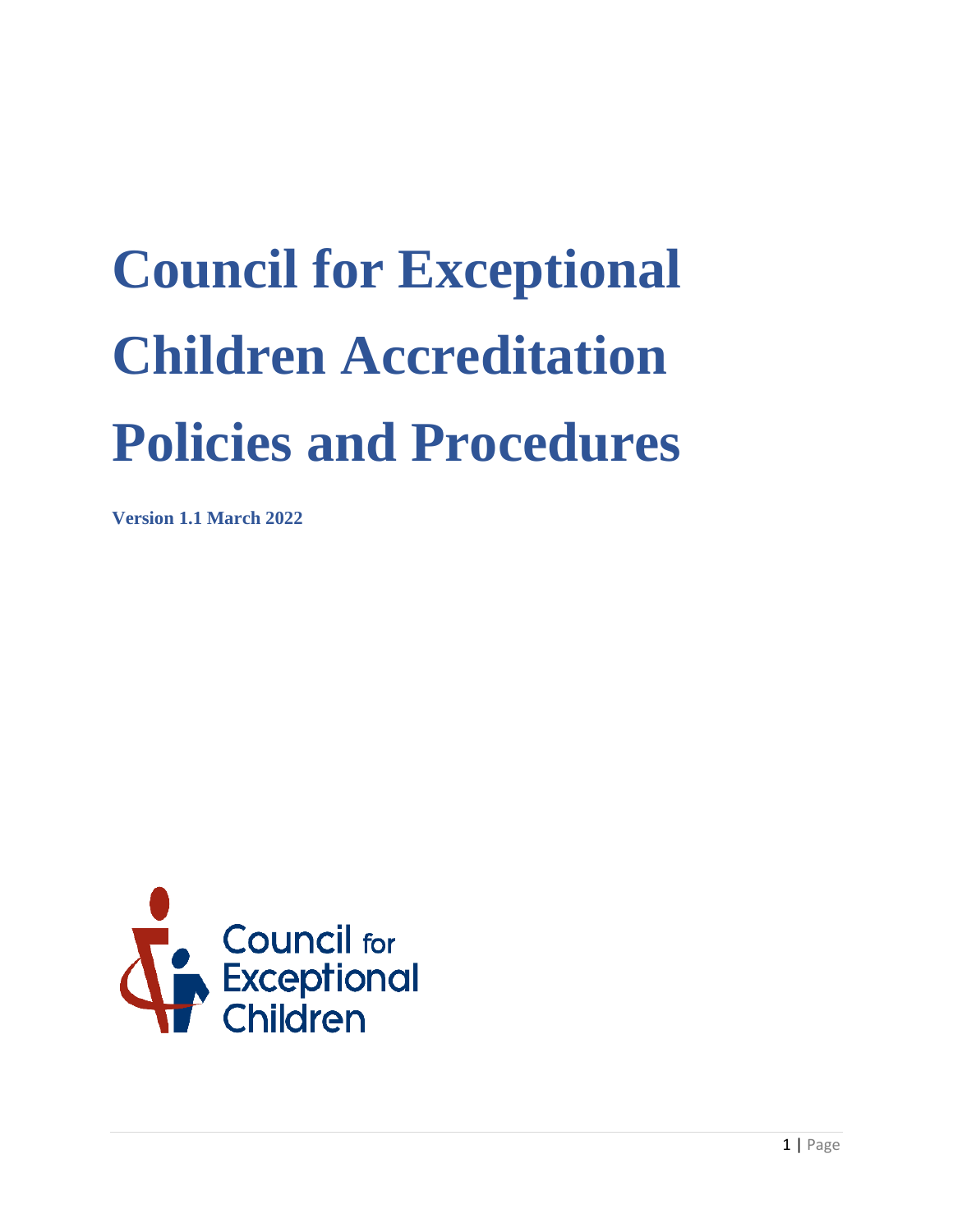| <b>Table of Contents</b><br>Section 1: Introduction        | 4 |
|------------------------------------------------------------|---|
| Mission                                                    | 4 |
| Scope of Accreditation                                     | 4 |
| <b>Governance Overview</b>                                 | 4 |
| Independence from Parent Organization                      | 4 |
| Commission                                                 | 5 |
| Composition                                                | 5 |
| Committees                                                 | 5 |
| <b>Policy Changes</b>                                      | 5 |
| Voting                                                     | 5 |
| Section 2: Volunteers                                      | 5 |
| <b>Volunteer Qualifications</b>                            | 5 |
| Commissioners                                              | 6 |
| Selection                                                  | 6 |
| Terms                                                      | 6 |
| <b>Duties</b>                                              | 6 |
| Removal                                                    | 6 |
| Conflicts of Interest                                      | 6 |
| <b>Accreditation Reviewer</b>                              | 7 |
| Composition                                                | 7 |
| Selection                                                  | 7 |
| <b>Term of Service</b>                                     | 7 |
| <b>Duties</b>                                              | 7 |
| Removal                                                    | 7 |
| Council for Exceptional Children Staff                     | 7 |
| Section 3: Process Overview                                | 7 |
| Professional Standards used in CEC Accreditation Processes | 8 |
| Application for Eligibility                                | 8 |
| Program-Report                                             | 8 |
| <b>Accreditation Review</b>                                | 8 |
| Decision                                                   | 9 |
| <b>Maintaining Accreditation</b>                           | 9 |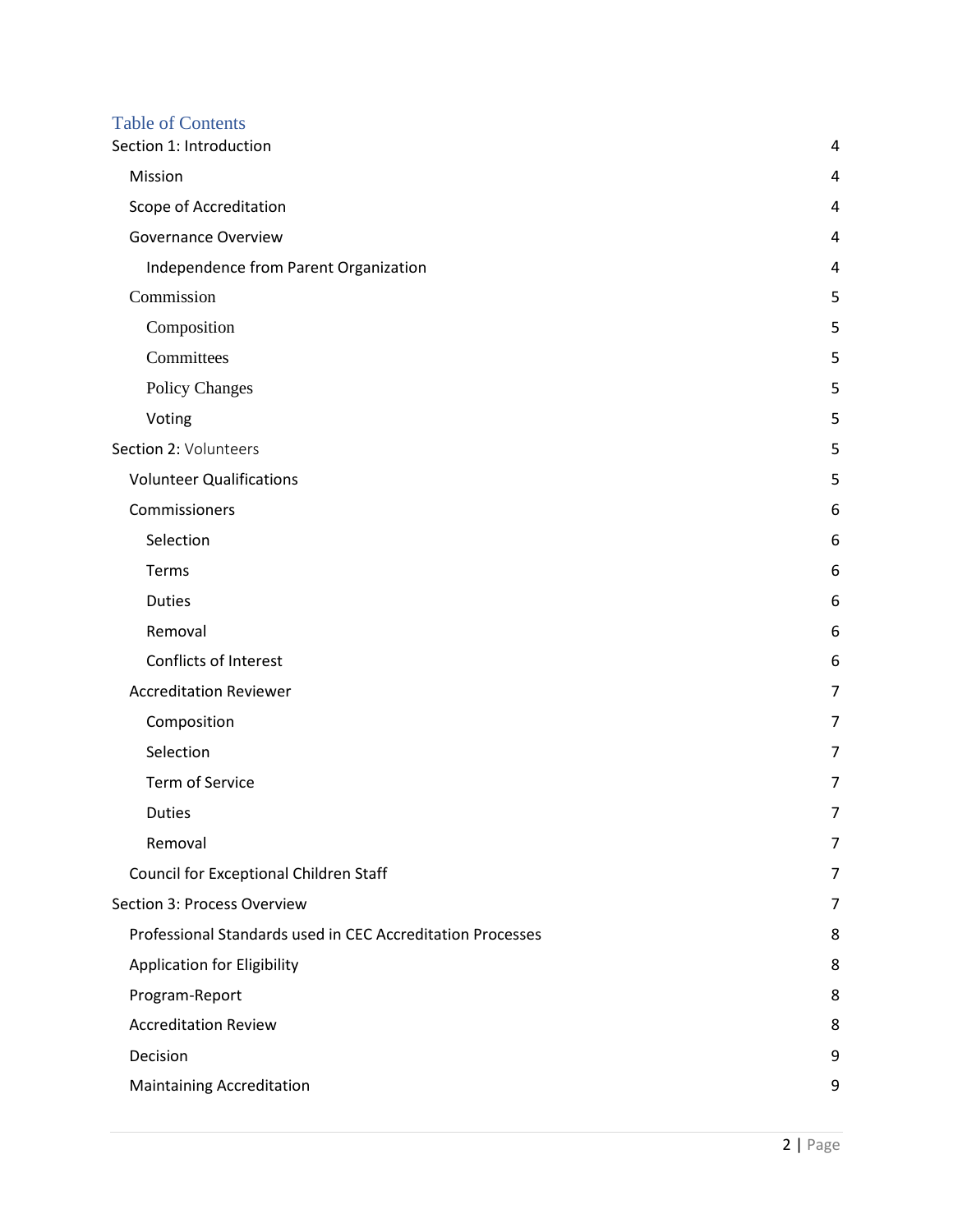| Costs                                                                                                                | 9  |
|----------------------------------------------------------------------------------------------------------------------|----|
| Available resources and support                                                                                      | 9  |
| Application for Eligibility Requirements                                                                             | 9  |
| <b>Eligibility Requirements</b>                                                                                      | 9  |
| <b>Report Preparation</b>                                                                                            | 10 |
| <b>Standards</b>                                                                                                     | 10 |
| Commitment to Innovation and Continuous Improvement                                                                  | 10 |
| Submission of reports                                                                                                | 10 |
| Programs with Low Enrollment                                                                                         | 10 |
| Decisions                                                                                                            | 10 |
| <b>Decision Types</b>                                                                                                | 10 |
| Accreditation -Seven (7) years                                                                                       | 10 |
| Provisional Accreditation - 2 years                                                                                  | 11 |
| <b>Denial of Accreditation</b>                                                                                       | 11 |
| After a Decision is Made                                                                                             | 11 |
| <b>Maintaining Accreditation Status</b>                                                                              | 11 |
| Interim Reporting                                                                                                    | 11 |
| Annual fees                                                                                                          | 11 |
| <b>Displaying Accreditation Status</b>                                                                               | 11 |
| Appeal of Accreditation Decision                                                                                     | 12 |
| Complaints                                                                                                           | 12 |
| Complaints against a candidate or accredited program                                                                 | 12 |
| Complaints against CEC Staff, Volunteers, Policies, or Procedures                                                    | 12 |
| Appendix A: Glossary of Common Terms                                                                                 | 13 |
| <b>Appendix B: Accreditation Expectations</b>                                                                        | 15 |
| Appendix C: Standards                                                                                                | 17 |
| C.1 2020 Initial Practice-Based Professional Preparation Standards for Special Educators (Initial K-12<br>Standards) | 18 |
| C.2 Advanced Special Educator Preparation Standards                                                                  | 22 |
| C.3 Early Interventionist/Early Childhood Special Education (EI/ECSE)                                                | 25 |
| Appendix D: Expectations and sample evidence matrix                                                                  | 30 |
| Appendix E: Memorandum of Understanding                                                                              | 34 |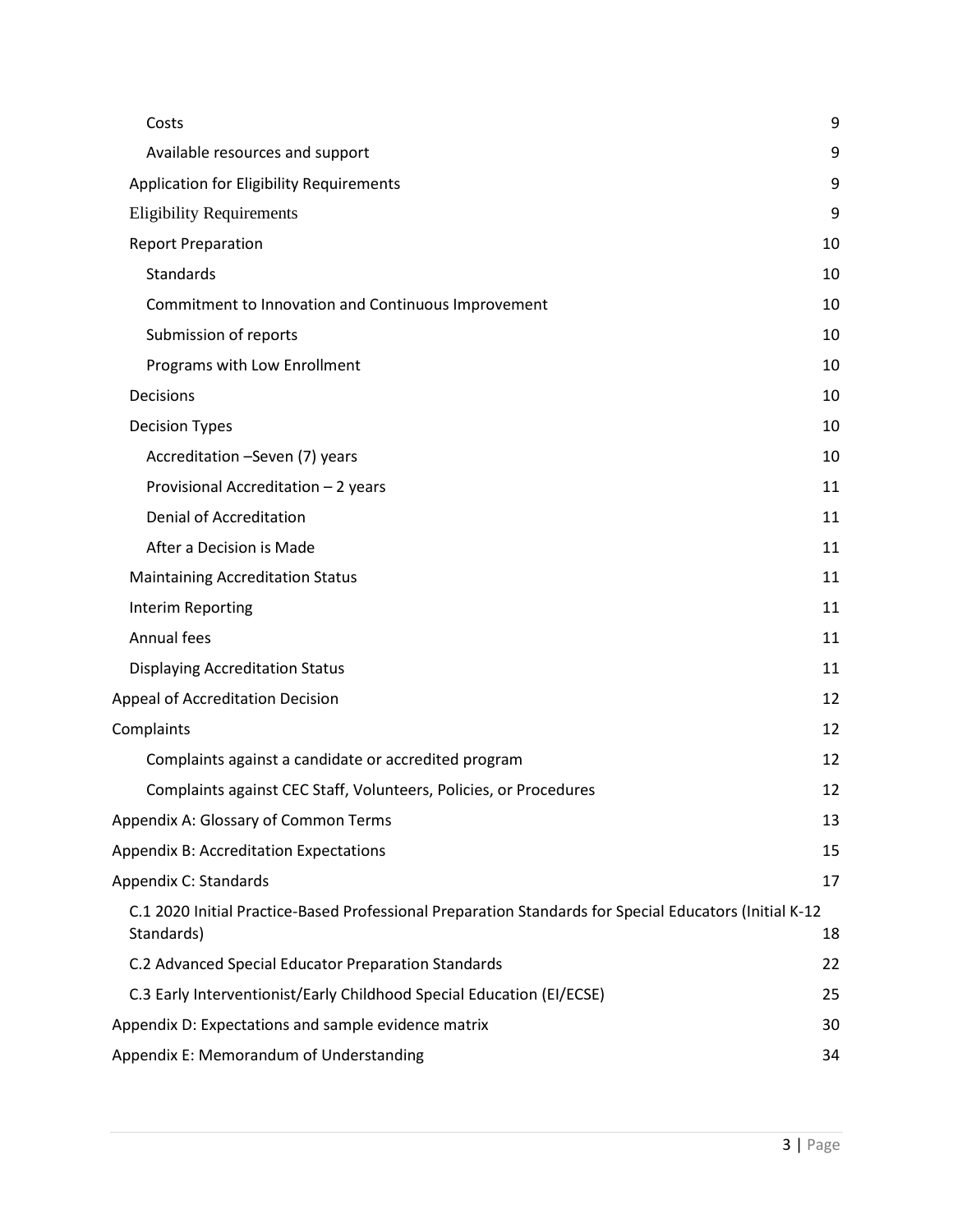# <span id="page-3-0"></span>Section 1: Introduction

As the recognized leader for special education professional standards, CEC develops standards, ethics and practices, and guidelines to ensure that individuals with exceptionalities have access to wellprepared, career-oriented special educators.

The Council for Exceptional Children (CEC) has a history of conducting programmatic reviews using standards developed and maintained by CEC. In 2020, the CEC Board of Directors (BoD) voted to create an Accreditation Commission, charged with developing and launching an accreditation process. The goal of creating an accreditation process was to expand opportunities for special educator preparation programs to seek accreditation and elevate the prominence of CECs standards in the field.

CEC Accreditation provides an opportunity for special educator programs to seek national accreditation from the recognized leader in special education. This is an exciting time of expanded program pathways for accreditation as the only current option for a program to be formally reviewed against CEC Standards is by seeking CAEP Accreditation and utilizing the SPA program review process for National Recognition. CEC believes that by becoming an Accreditor, we will be able to expand options for accreditation and strengthen the positive effect of our standards within the field. CEC plans to offer a straightforward, virtual process, which would help keep costs reasonable for programs, while increasing flexibility.

### <span id="page-3-1"></span>**Mission**

CEC Accreditation distinguishes programs meeting rigorous performance standards for professional preparation of special education professionals with expertise for delivering effective practice that optimizes the learning and development of children and youth with exceptionalities. The CEC Accreditation Commission exists to create, administer, and continuously evaluate a process through which programs seek and achieve accreditation by providing evidence that they meet CEC professional preparation standards.

# <span id="page-3-2"></span>Scope of Accreditation

The Council for Exceptional Children accredits programs leading to licensure and/or in support of special educators at the graduate and undergraduate levels within the United States and its territories and within U.S. based institutions operating abroad.

# <span id="page-3-3"></span>Governance Overview

# <span id="page-3-4"></span>Independence from Parent Organization

The Accreditation Commission conducts autonomous decision-making in relation to Accreditation Decisions and Policy and Process as detailed in memorandum of understanding with the BoD (located in Appendix E) that delineates the Commission's roles and responsibilities. Neither the CEC BoD nor its members, shall be involved in program accreditation reviews, deliberations, or decisions.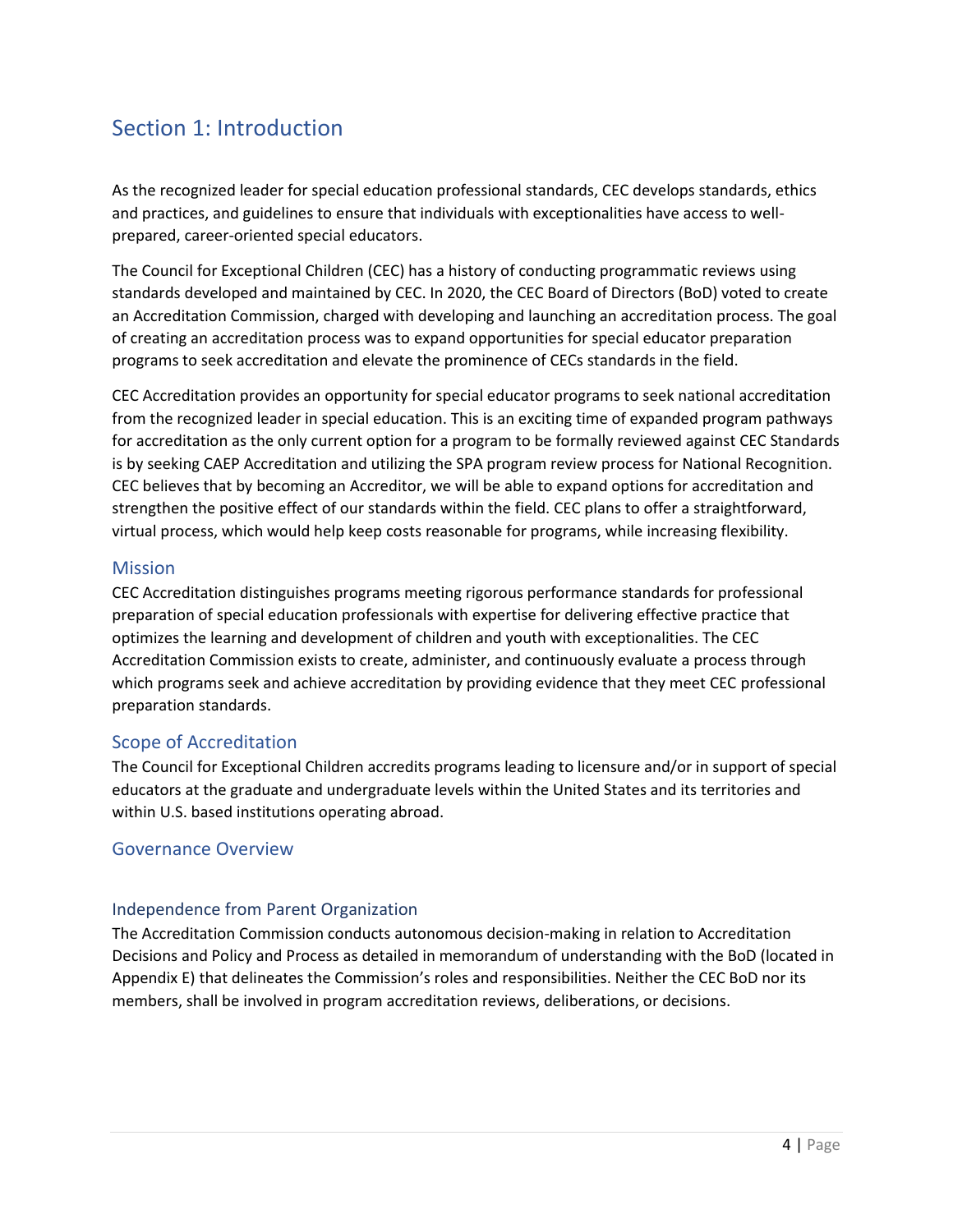### <span id="page-4-0"></span>**Commission**

CEC Accreditation is overseen by a governing body called the Accreditation Commission. The CEC Accreditation Commission's purpose is to develop, oversee and guide CEC's Accreditation policies, processes, and decision-making. The Commission is subject to operational oversight by the CEC BoD.

### <span id="page-4-1"></span>Composition

The Accreditation Commission is comprised of individuals who possess professional expertise in the fields of assessment, accreditation, educator preparation, and special education. The number of Commissioners may be adjusted based on relevant workload/number of programs pursuing accreditation.

### <span id="page-4-2"></span>**Committees**

The Accreditation Commission may appoint committees and/or workgroups in conjunction with CEC Staff in order to work on projects or ongoing tasks. The Commission will develop guidelines for each the operational oversight of each committee prior to appointing its members. CEC Staff retain the authority to ensure that workload and resources required of CEC remain reasonable.

### <span id="page-4-3"></span>Policy Changes

Changes to policies contained within this manual must be approved by a majority vote of the Accreditation Commission through electronic voting or participating in a meeting in which a quorum has been reached. CEC staff are responsible for maintaining processes and operational oversight of the Accreditation process.

### <span id="page-4-4"></span>Voting

Unless otherwise noted, in order for a motion to pass a majority vote of a quorum of the Accreditation Commission participating in the meeting in which the vote is held. A quorum is reached if a majority of incumbent Commissioners are participating through distance technologies or in person.

# <span id="page-4-5"></span>Section 2: Volunteers

CEC Accreditation is made possible by the generous support of peers who are committed to the improvement and advancement of preparation of special education professionals. CEC membership is not required to serve as a volunteer in the accreditation process.

### <span id="page-4-6"></span>Volunteer Qualifications

Currently servin**g** Accreditation Commissioners are responsible for both electing and determining qualifications for newly incoming volunteers based on current composition, expertise, diversity, and knowledge gaps.

In addition to time commitments desired knowledge/skills include but are not limited to:

- Experience with creating, implementing, or evaluating educator preparation standards, program review, and/or accreditation
- Design and implementation of assessments
- Implementing and/or evaluating CEC standards
- Experience as a birth through 12 practitioner, clinical faculty, or cooperating teacher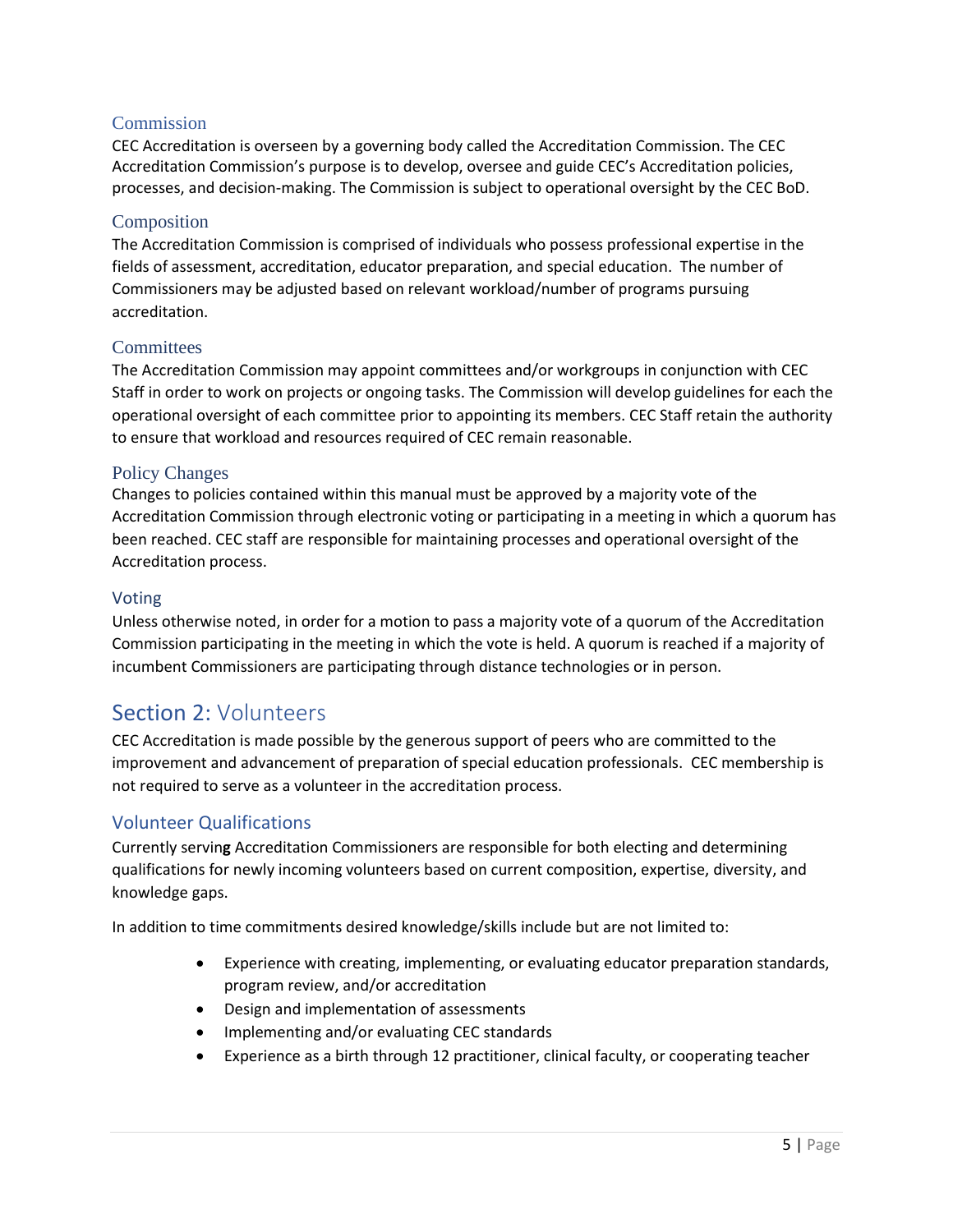# <span id="page-5-0"></span>Commissioners

The Accreditation Commission is comprised of individuals (Commissioners) who are responsible for making final accreditation decisions and operational policies.

### <span id="page-5-1"></span>**Selection**

A Commissioner-elect is elected through a majority vote of currently serving Commissioners. A Commissioner-Elect must successfully participate in orientations and trainings prior to participation in the operations of the Accreditation Commission, including but not limited to deliberations, issuing program decisions, and voting. CEC Accreditation staff will develop and maintain an application process with input from the BoD and the Commission.

### <span id="page-5-2"></span>Terms

Commissioners serve three-year terms; and are eligible for re-election to a second, consecutive, threeyear term. Commissioners are again eligible to serve up to two consecutive terms after a one-year break from service.

The Chair of the Commission serves a two-year term, elected by a majority vote from current Commissioners.

### <span id="page-5-3"></span>**Duties**

Commissioners are responsible for the governance of the Accreditation Commission and related duties. Primary responsibilities include creating and approving policies, issuing accreditation decisions, ensuring accredited programs continue to meet accreditation requirements, and ensuring adherence to oversight bodies such as the CEC Board of Directors and CHEA.

### <span id="page-5-4"></span>Removal

A Commissioner may be removed from service with a majority vote of the Commission at any time for the following reasons.

- 1. Attendance: Commissioners are expected to regularly attend meetings of the Commission. Commissioners who fail to attend meetings regularly jeopardize the Commission's ability to complete its work and conduct votes and will be subject to removal from the Commission.
- 2. Participation: Commissioners are expected to be able to participate and contribute toward the completion of the Commission's duties as directed by the Chair of the Commission and CEC Staff.
- 3. Conflict of Interest: A Commissioner may be removed from service in the event that a Conflictof-Interest Policy has been violated.
- 4. Without Cause: A Commissioner may be removed from service with a two-thirds vote without cause.

# <span id="page-5-5"></span>Conflicts of Interest

Commissioners are required to uphold a high level of ethical behavior. Commissioners with close relationships to programs such as current or former employer, candidate or alumni must recuse themselves from program decisions related to those programs/institutions.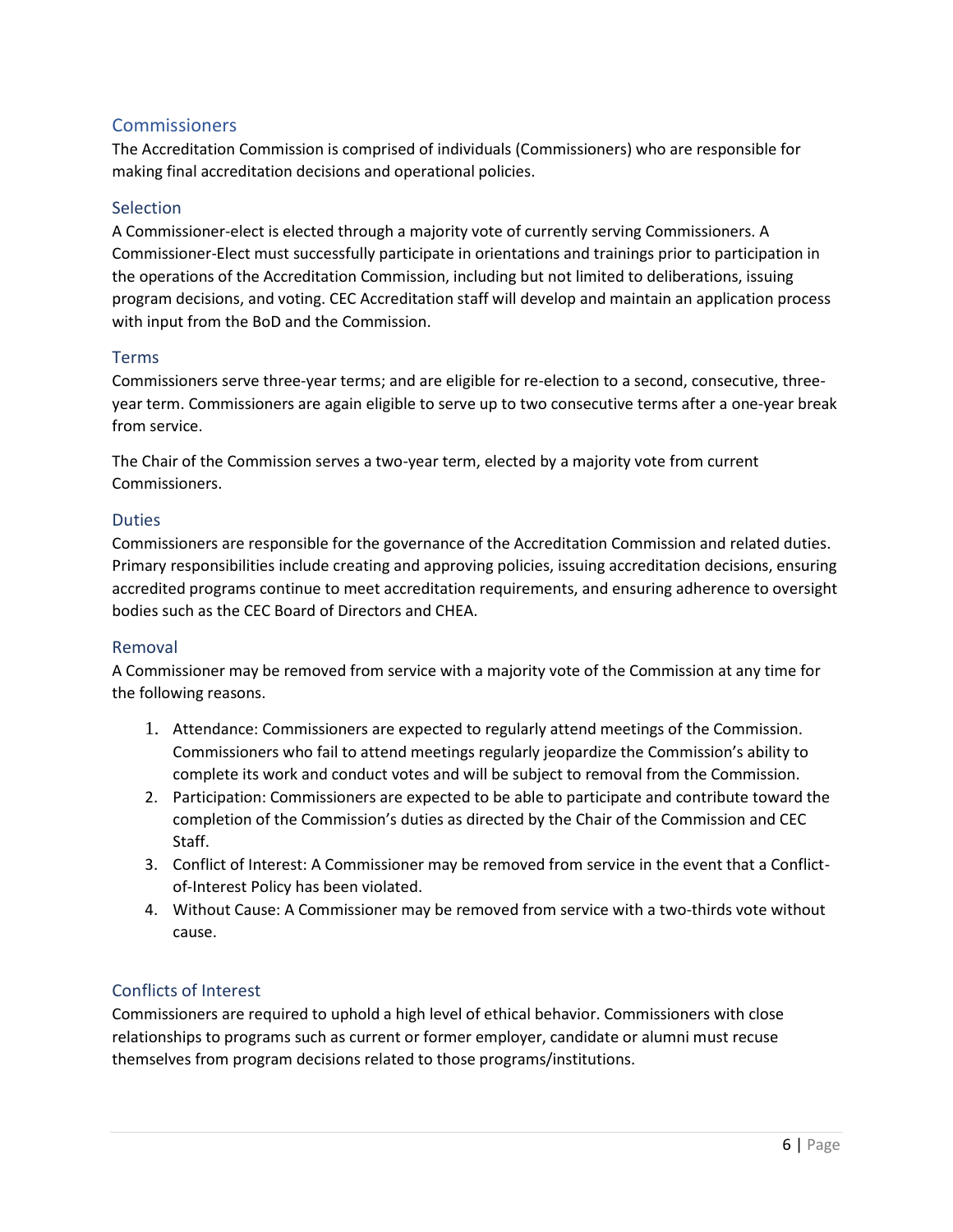# <span id="page-6-0"></span>Accreditation Reviewer

### <span id="page-6-1"></span>Composition

CEC's Accreditation Reviewers are a diverse pool of volunteers representing various specialty areas, professional roles, disabilities/exceptionalities, and geographic location.

### <span id="page-6-2"></span>Selection

Individuals interested in becoming an accreditation reviewer must submit a formal application which will first be reviewed by CEC staff to ensure that general qualifications are met. Once staff has determined that an applicant meets general qualifications the application will be forwarded to the Accreditation Commission for review and decision based on the current needs of the volunteer pool.

### <span id="page-6-3"></span>Term of Service

The term for an accreditation reviewer is four years and individuals are eligible to be approved for additional terms by submitting a renewal application for consideration by the Accreditation Commission. Renewals will be granted based upon a review of volunteer performance, level of engagement, and continuing needs of the organization.

### <span id="page-6-4"></span>**Duties**

- Adherence to CEC Accreditation Policies and procedures
- Impartial and adherence to strict conflict of interest guidelines, including a potential appearance of a conflict

#### <span id="page-6-5"></span>Removal

An accreditation reviewer may be removed from service for violating confidentiality, conflict of interest, non-participation, or low performance. CEC will collect feedback related to site visitors and make recommendations to the Accreditation Commission for removal. Accreditation reviewers will be removed from service by a majority vote of the Accreditation Commission.

# <span id="page-6-6"></span>Council for Exceptional Children Staff

CEC Staff are responsible for the overall operations of CEC Accreditation such as scheduling meetings and accreditation reviews, updating materials such as the website, and ensuring that policies and procedures are followed by CEC volunteers and programs engaged in CEC's accreditation process.

CEC Staff are not able to vote on policies or accreditation decisions.

# <span id="page-6-7"></span>Section 3: Process Overview

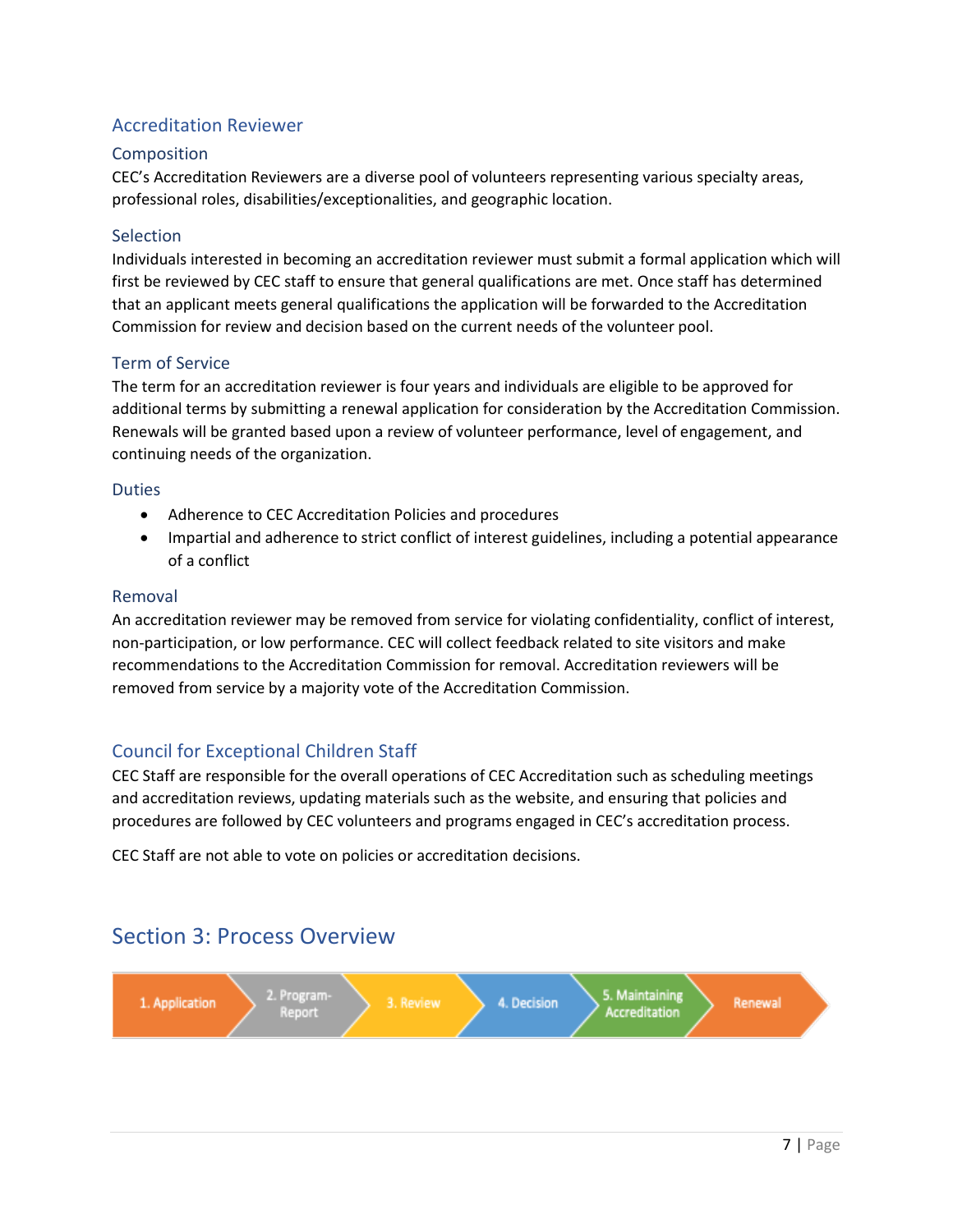# <span id="page-7-0"></span>Professional Standards used in CEC Accreditation Processes

CEC Accreditation varies from most other accreditors in that its main focus is on performance-based standards rather than programmatic standards. CEC Accreditation uses the following sets of CEC Professional Practice-based Standards for programs seeking accreditation:

- 2020 Initial Practice-Based Professional Preparation Standards for Special Educators (Initial K-12 Standards)
- Initial Practice-Based Professional Preparation Standards for Early Interventionist/Early Childhood Special Educators (EI/ECSE) (Initial birth through age 8)
- Standards for the Preparation of Advanced Special Education Professionals

If the program prepares educators for age 3 through higher grade levels, use EI/ECSE Standards for the portion of the program for 3–8-year-old (grade 3) and the K-12 Standards for the remaining grade levels. For this very broad age span, it is not sufficient to submit just one report, since the EI/ ECSE and K-12 Standards are based upon different sets of essential practices (DEC Recommended Practices and High Leverage Practices) tailored to the specific developmental needs and service delivery models of early childhood (birth to age 8) or K-12 special education.

# <span id="page-7-1"></span>Application for Eligibility

A program may apply for eligibility if it falls under the scope of CEC's Accreditation outlined in the introduction. Program representatives complete an application that includes background information about the program. CEC staff review the application for completeness and adherence to eligibility policies. CEC Accreditation defines a program as a cohesive set of courses, requirements, and common key assessments leading to a degree, endorsement, or other credential and/or recommendation for state licensure or certificate. If different assessments are used, despite leading to the same licensure, these must be submitted as separate programs. CEC's Accreditation Website provides comprehensive, current instructions, and resources for completing and submitting an application.

# <span id="page-7-2"></span>Program-Report

The program-report is the self-study written by program representatives. The program-report contains narratives, evidence, and supporting documentation needed to demonstrate that a program has met the CEC Performance-Based Standards as well as any additional requirements for CEC Accreditation.

# <span id="page-7-3"></span>Accreditation Review

CEC accreditation reviews are conducted by teams of accreditation reviewers who are trained peer volunteers who will evaluate the program report and evidence submitted. The purpose of the review is for the accreditation review team to compile a report summarizing their findings related to verifying evidence submitted that program has met relevant standards and accreditation requirements. The virtual accreditation review also provides the opportunity for the review team to interview and have discussions with program faculty to provide contextual information related to the program. The report will be provided to the Accreditation Commission for final decision. All reviews are conducted virtually and will not include a physical visit.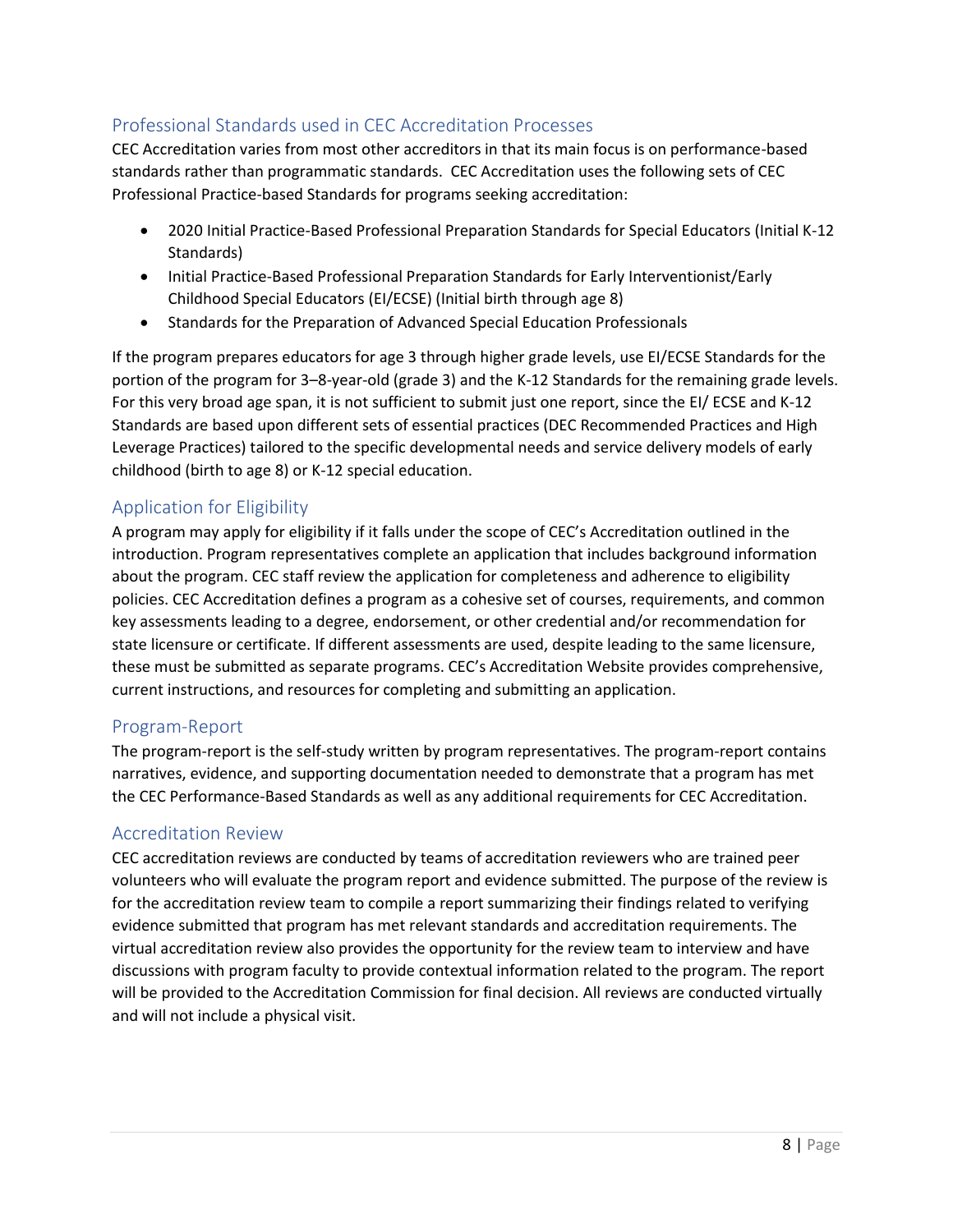### <span id="page-8-0"></span>**Decision**

The Accreditation Commission reviews all reports and related evidence submitted by both the program representatives and the review team. The Commission will ensure adherence to all policies in the review process and that appropriate evaluation of evidence by the review team. The Accreditation Commission then makes the final accreditation decision.

### <span id="page-8-1"></span>Maintaining Accreditation

Programs are required to continue to meet CEC Standards and Accreditation requirements in between review cycles. Programs will submit annual reports to CEC with relevant evidence that they are continuing to meet accreditation requirements. Currently accredited programs must submit full program reports prior to the expiration of their current term to avoid a lapse in accreditation.

Providers with multiple programs will need to submit an application for eligibility and subsequent program report for each distinct program. Each submission will be treated as a separate entity (i.e., initial k12, advanced k12, EI/ECSE).

### <span id="page-8-2"></span>Costs

Programs are responsible for all costs associated with the accreditation process such as the application fee, and annual administrative fees. Failure to remain current on fees and/or dues may result in the pause of an accreditation review and/or a revocation of accreditation.

### <span id="page-8-3"></span>Available resources and support

CEC offers a variety of resources and support for programs seeking accreditation in both virtual and face to face formats. The most up to date resources will be posted on the CEC website.

CEC staff are available to assist programs with process and policy related questions. Due to conflict-ofinterest, CEC staff are unable to answer questions related to sufficiency of evidence and/or accreditation decisions as this is the responsibility and discretion of the Accreditation Commission.

CEC does not engage in recommending or endorsing consultants in regard to positive accreditation decision.

# <span id="page-8-4"></span>Application for Eligibility Requirements

Programs must submit an application and remit corresponding payment for consideration into the accreditation process. Applications for Eligibility are reviewed by CEC Staff, who makes a determination on eligibility based on completeness and adherence to all accreditation policies and eligibility requirements. Upon acceptance of an eligibility application, a program will have three years to complete and submit a program report for accreditation.

### <span id="page-8-5"></span>Eligibility Requirements

- Proof of state approval/authorization
- Proof of Regional Accreditation of the parent organization/institution
- Programs lead to licensure or other credential aligning to CEC Standard(s)
- Three cycles of data and three academic years of program completers by the time the program report is submitted
- Commitment to effectively preparing candidates supported by qualified faculty
- CEC membership is not required for a program to pursue accreditation.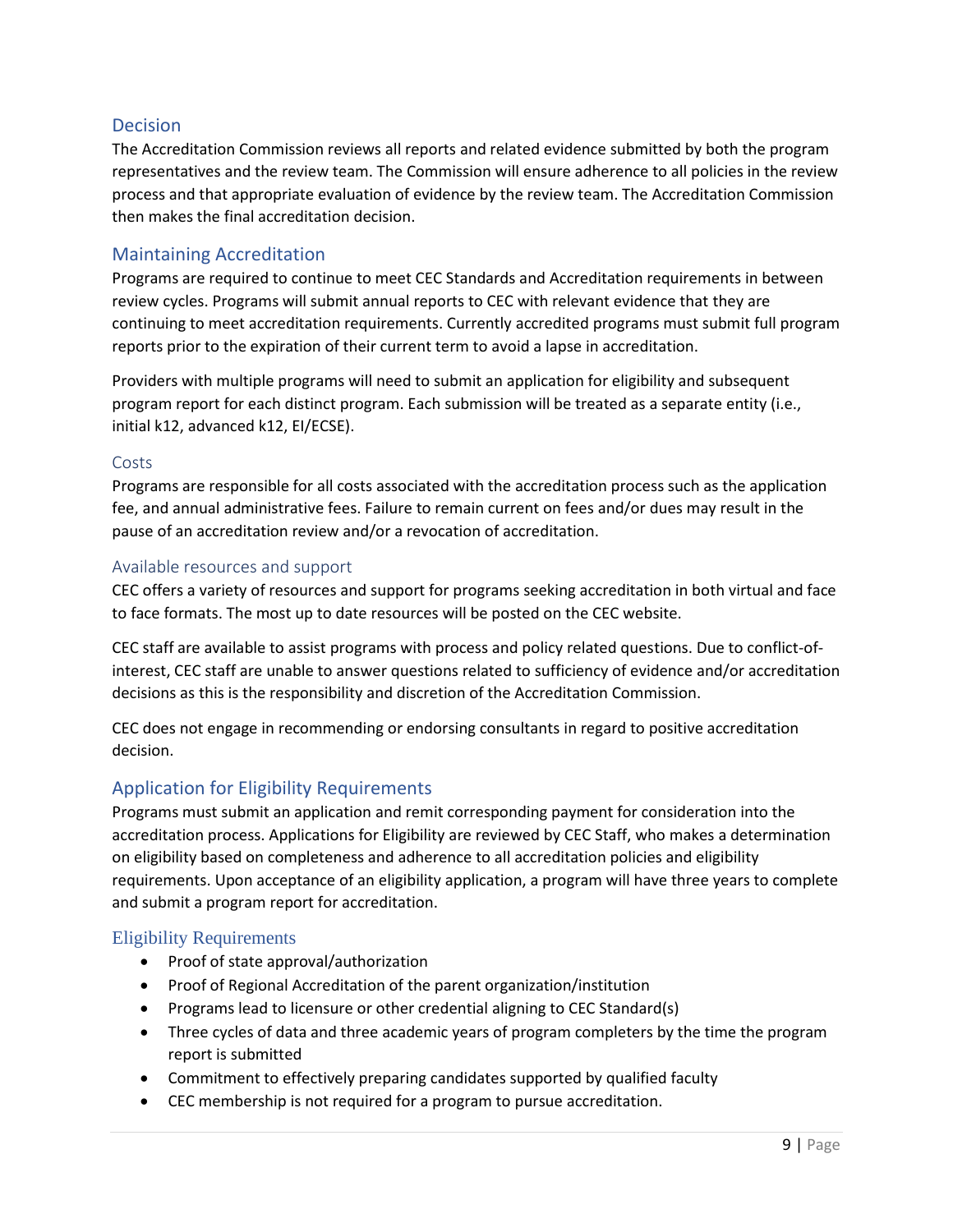# <span id="page-9-0"></span>Report Preparation

### <span id="page-9-1"></span>**Standards**

Programs may submit a report that addresses one of the following sets of standards:

- Initial Practice-Based Professional Preparation Standards for Special Educators
- Initial Practice-Based Professional Preparation Standards for Early Interventionist/Early Childhood Special Educators
- Advanced Special Education Preparation Standards

A program may only submit a report to one set of standards. If the program spans two sets of standards it should be submitted as two separate programs.

### <span id="page-9-2"></span>Commitment to Innovation and Continuous Improvement

Report submissions must reflect the program's commitment to continuous improvement of candidate outcomes. Continuous improvement must include but is not limited to completers' preparation for effective practice that optimizes the learning and development of children and youth with exceptionalities.

### <span id="page-9-3"></span>Submission of reports

All reports must be submitted via the template(s) in the accreditation system, including all supporting documents and other evidence by the pre-established timelines. Only evidence and/or supporting documents submitted via the official accreditation system will be considered as part of the review. Links to external websites will not be reviewed or considered as part of the review.

Programs should protect sensitive identifying information such as candidate social security numbers by using alternate identification systems.

### <span id="page-9-4"></span>Programs with Low Enrollment

CEC will review and consider programs for accreditation even if they are considered to have low enrollment. FERPA allows submission of low enrollment numbers/identifying student information for accreditation purposes

### <span id="page-9-5"></span>Decisions

All final accreditation decisions are determined by the Accreditation Commission. All reports, including the program's submission and the accreditation reviewers' report are considered throughout the decision-making process.

### <span id="page-9-6"></span>Decision Types

### <span id="page-9-7"></span>Accreditation –Seven (7) years

Accreditation is granted with a full term of seven years when all standards are met and no significant deficiencies are found within one or more standard(s).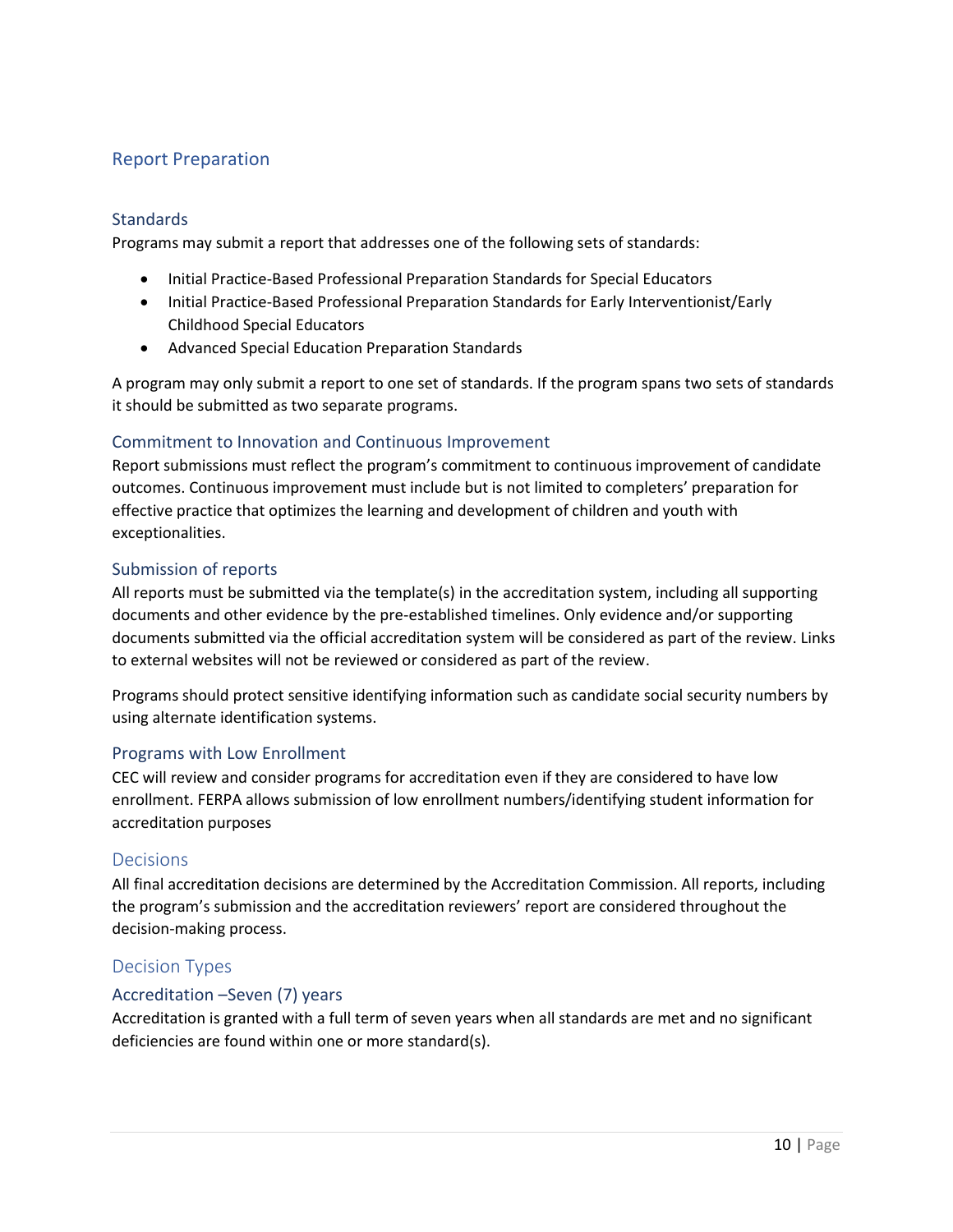### <span id="page-10-0"></span>Provisional Accreditation – 2 years

Provisional Accreditation is granted for programs determined to partially meet CEC standards and/or fall below evidence and data requirements. A program will be granted a two-year term under a Provisional Accreditation status in order for the program to address the deficiencies cited in the original review. If the program successfully shows evidence that they have corrected, the program is granted the remainder of a full accreditation term of seven years (from the time of the original review semester). A program will have one opportunity to submit a provisional report and a provisional accreditation status is not available to program's whose previous status was provisional accreditation

### <span id="page-10-1"></span>Denial of Accreditation

Accreditation is denied if a program does not sufficiently meet more than three (3) CEC standards, serious deficiencies are found within multiple standards, or other accreditation policies are not followed by a program.

### <span id="page-10-2"></span>After a Decision is Made

Decisions will be posted publicly by CEC within 30 days of Commission decision. Information available to the public will include what the decision signifies, type of decision, length of accreditation term (if applicable), rationale for awarding the accreditation decision, and information about deficiencies in relation to accreditation standards and policies and for conditioning or denying accreditation.

### <span id="page-10-3"></span>Maintaining Accreditation Status

### Accreditation Eligibility

Programs that have completed the application, and have been approved for, Accreditation Eligibility must submit their program report and obtain accreditation within three years. If a program does not successfully earn accreditation during this three-year period, they must reapply for Accreditation Eligibility.

### <span id="page-10-4"></span>Interim Reporting

To maintain accreditation status, programs must complete and submit an annual and/or interim report between accreditation cycles that provides evidence that the program is continuing to meet the standards in between Accreditation Reviews and ensure that all requirements to enter CEC's Accreditation process are maintained such as maintaining regional accreditation. Failure to submit an interim report may result in the loss of a program's accreditation status.

### <span id="page-10-5"></span>Annual fees

Programs are assessed an annual fee. Non-payment of annual fees may result in a loss of accreditation status.

### <span id="page-10-6"></span>Displaying Accreditation Status

If a program is currently accredited by the CEC Accreditation Commission, a program may choose to publicly display their accreditation status with an accurate and current accreditation statement. Sample marketing language is available to accredited programs by contacting CEC and will be included in materials sent to accredited programs with their decision notifications.

Programs are not required to publicly display an adverse accreditation decision.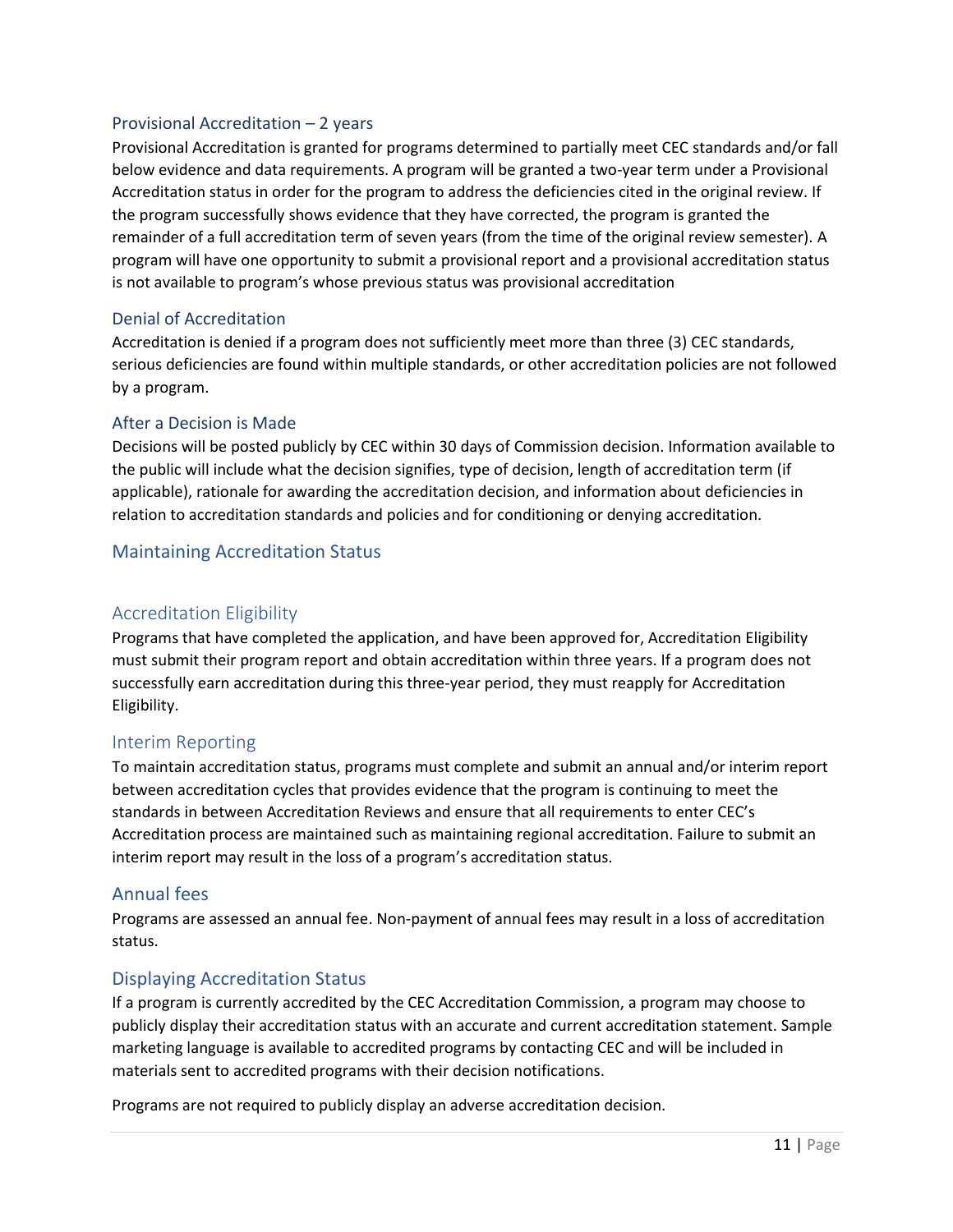\*CEC only accredits individual programs. It does not accredit units, departments, organizations, or institutions in their entirety.

# <span id="page-11-0"></span>Appeal of Accreditation Decision

Appeals are reserved for adverse accreditation decisions that do not result in accreditation and are handled via an independent decision-making process. Appeals should be submitted to the Chair of the Accreditation Commission. The Chair will then appoint a three-person panel of reviewers and/or Commissioners that were not involved in the original decision. If requested, CEC Staff will draft a concise summary of relevant facts and information to the Appeal Panel. CEC Staff will share the summary with the program representative.

# <span id="page-11-1"></span>**Complaints**

### <span id="page-11-2"></span>Complaints against a candidate or accredited program

CEC accepts written complaints from individuals and/or organizations related to programs seeking or holding CEC accreditation. For a complaint to be addressed it must contain contact information for the individual or organization submitting a complaint, program name and provider for which the complaint is being submitted, specific cited policies and/or standards believed to be in violation, and any related evidence demonstrating a program has violated CEC Accreditation Policy or Standards.

### <span id="page-11-3"></span>Complaints against CEC Staff, Volunteers, Policies, or Procedures

CEC strives to conduct and maintain a collaborative, ethical, and fair accreditation process for the improvement of special educator programs and students with exceptionalities. CEC accepts complaints related to its policies, procedures, and conduct of its staff and volunteers.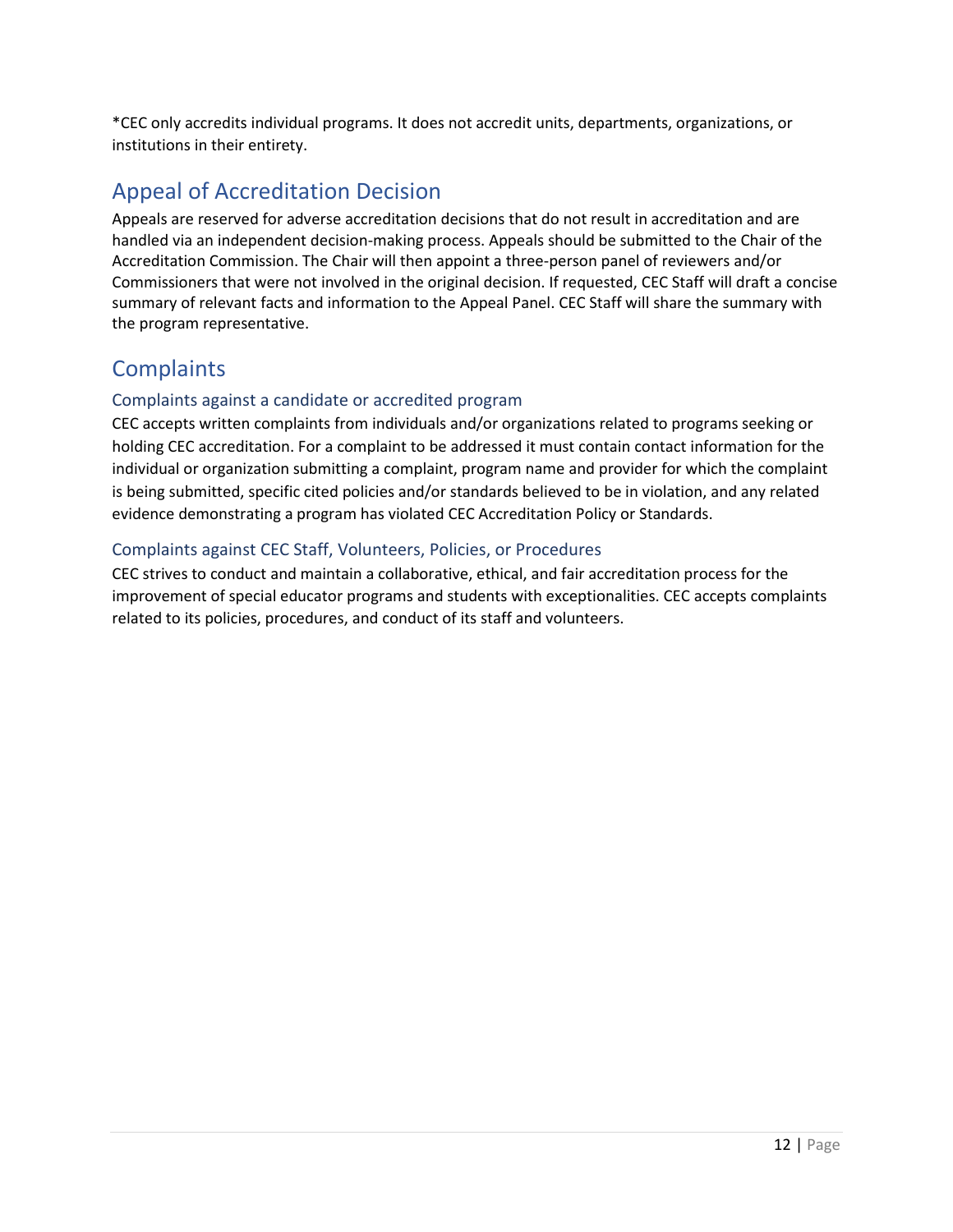# <span id="page-12-0"></span>Appendix A: Glossary of Common Terms

| Accreditation<br>Review                             | The all-encompassing process for which programs seek accreditation from<br>submission to decision.                                                                                                                                                                                                                                                                                                                                                                                                                          |
|-----------------------------------------------------|-----------------------------------------------------------------------------------------------------------------------------------------------------------------------------------------------------------------------------------------------------------------------------------------------------------------------------------------------------------------------------------------------------------------------------------------------------------------------------------------------------------------------------|
| Accreditation<br>Reviewer                           | Accreditation Reviewers are a diverse pool of CEC-vetted volunteers representing<br>various specialty areas, professional roles, disabilities/exceptionalities who<br>evaluate program submissions for alignment to the requirements for<br>accreditation.                                                                                                                                                                                                                                                                  |
| Advanced<br>Program                                 | Advanced programs are designed to support current special educators who seek to<br>deepen their skills and broaden their knowledge base by seeking an additional<br>license and/credential.                                                                                                                                                                                                                                                                                                                                 |
| Adverse<br>Decision                                 | An accreditation decision that does not result in an accreditation term.                                                                                                                                                                                                                                                                                                                                                                                                                                                    |
| Candidates                                          | Candidates are defined as individual enrolled in a program for the purpose of<br>preparation for professional licensure or other credentials that qualify them to<br>teach early childhood and/or K-12 students with exceptionalities.                                                                                                                                                                                                                                                                                      |
| Candidate<br>characteristics                        | Defined by programs. Examples include modality of program participation (online,<br>hybrid, face-to-face), age, exceptionality(ies), full-time/part time, race/ethnicity,<br>gender identity, socioeconomic status, first generation college student, English as<br>first language                                                                                                                                                                                                                                          |
| <b>CEC</b>                                          | Abbreviation for the Council for Exceptional Children [exceptionalchildren.org]                                                                                                                                                                                                                                                                                                                                                                                                                                             |
| <b>CEC Professional</b><br>Preparation<br>Standards | Generally, refers to the umbrella of CEC's Standards rather than an individual set<br>of Standards.                                                                                                                                                                                                                                                                                                                                                                                                                         |
| <b>CHEA</b>                                         | The Council for Higher Education Accreditation (CHEA) is a nonprofit,<br>nongovernmental institutional membership organization that "recognizes"<br>accrediting organizations or periodically reviews their effectiveness in assuring and<br>improving quality in higher education. CHEA, as a national coordinating body for<br>U.S. accreditation, also serves as an advocacy organization, an accreditation<br>research and policy body and a convener and partner to address international<br>quality assurance issues. |
| Conflict of<br>Interest                             | In general, when an individual's personal interests - family, friendships, employer,<br>financial, or social factors - could compromise their judgment, or influence<br>decision making.                                                                                                                                                                                                                                                                                                                                    |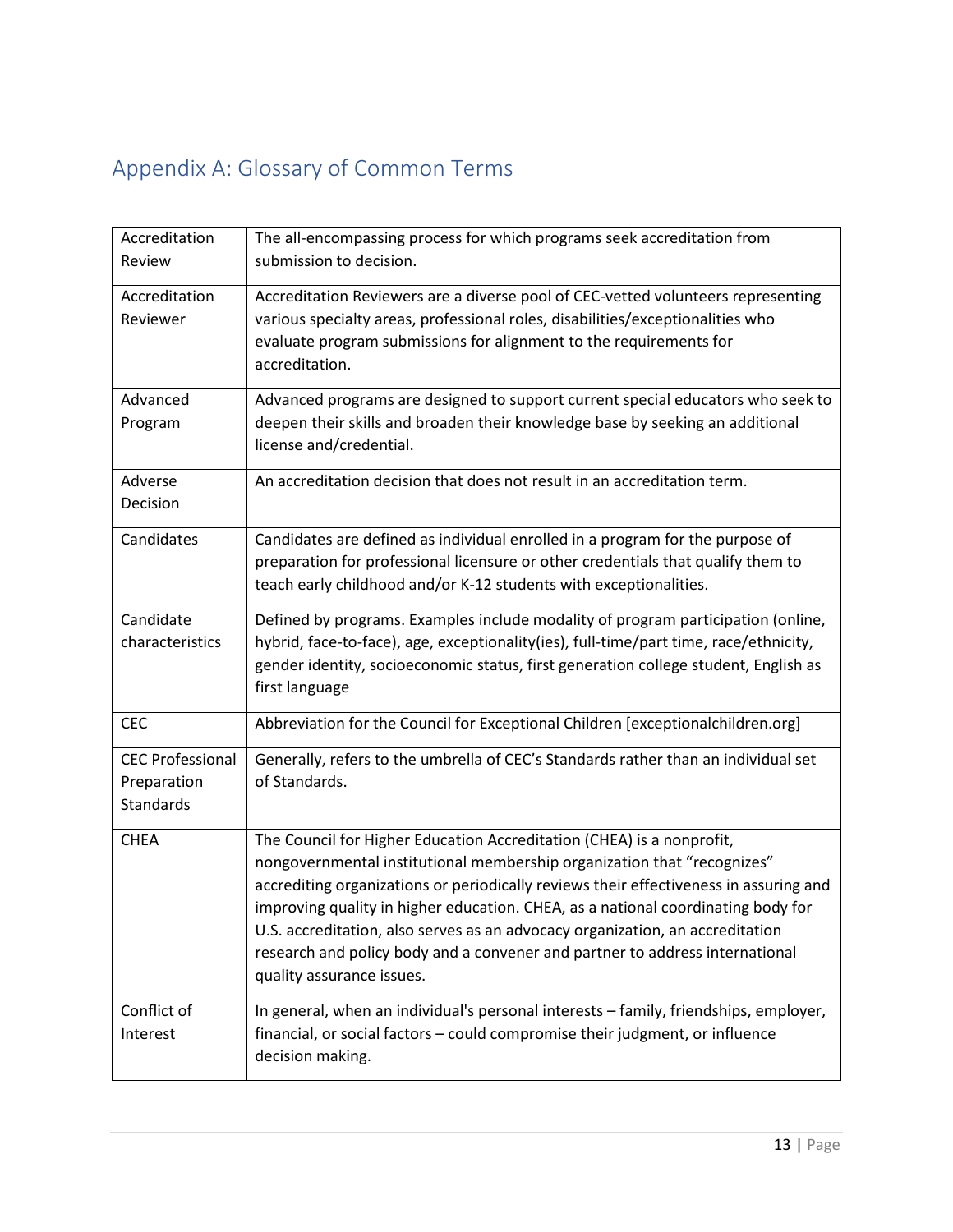| Commission               | The CEC Accreditation Commission's purpose is to develop, oversee and guide<br>CEC's Accreditation policies, processes, and decision-making. The Commission is<br>subject to operational oversight by the CEC Board of Directors.                                             |
|--------------------------|-------------------------------------------------------------------------------------------------------------------------------------------------------------------------------------------------------------------------------------------------------------------------------|
| Completers               | Completers are candidates who have successfully completed all program<br>requirements earning program recommendation to the relevant state or other<br>authorizing body for licensure or other credential to teach early childhood or K-12<br>learners with exceptionalities. |
| Component                | Subcategories of a standard that expand upon and further define the standard.                                                                                                                                                                                                 |
| Data collection<br>cycle | A full academic year comprises a single data collection cycle. The academic year is<br>defined by the calendar of the program and its parent organization/institution.                                                                                                        |
| Diversity                | Defined by institution for the purposes of the program report.                                                                                                                                                                                                                |
| EI/ECSE                  | Early Interventionist/ Early Childhood Special Education                                                                                                                                                                                                                      |
| Initial Program          | Initial programs prepare candidates for their first special educator license and/or<br>credential.                                                                                                                                                                            |
| Key Assessment           | An assessment that all program candidates complete and that are aligned to and<br>fully address the relevant CEC standards.                                                                                                                                                   |
| Lead<br>Administrator    | The individual with the authority and responsibility for the development and<br>administration of the program.                                                                                                                                                                |
| Program                  | A program is defined as an integrated sequence of coursework and/or<br>requirements leading to a degree and/or credential (e.g., state licensure) that<br>entitles the holder to perform professional special educator services.                                              |
| Program<br>Objectives    | Includes student learning outcomes or program outcomes.                                                                                                                                                                                                                       |
| Program Report           | The culmination of supporting documentation and evidence submitted by a<br>program to meet accreditation requirements.                                                                                                                                                        |
| Semester                 | For accreditation purposes a spring semester is considered January 1-June 30 and<br>Fall refers to July 1-December 31.                                                                                                                                                        |
| SPA                      | Refers to a Specialized Professional Association                                                                                                                                                                                                                              |
| Student(s)               | Refers to a classroom student (Birth through grade 12)                                                                                                                                                                                                                        |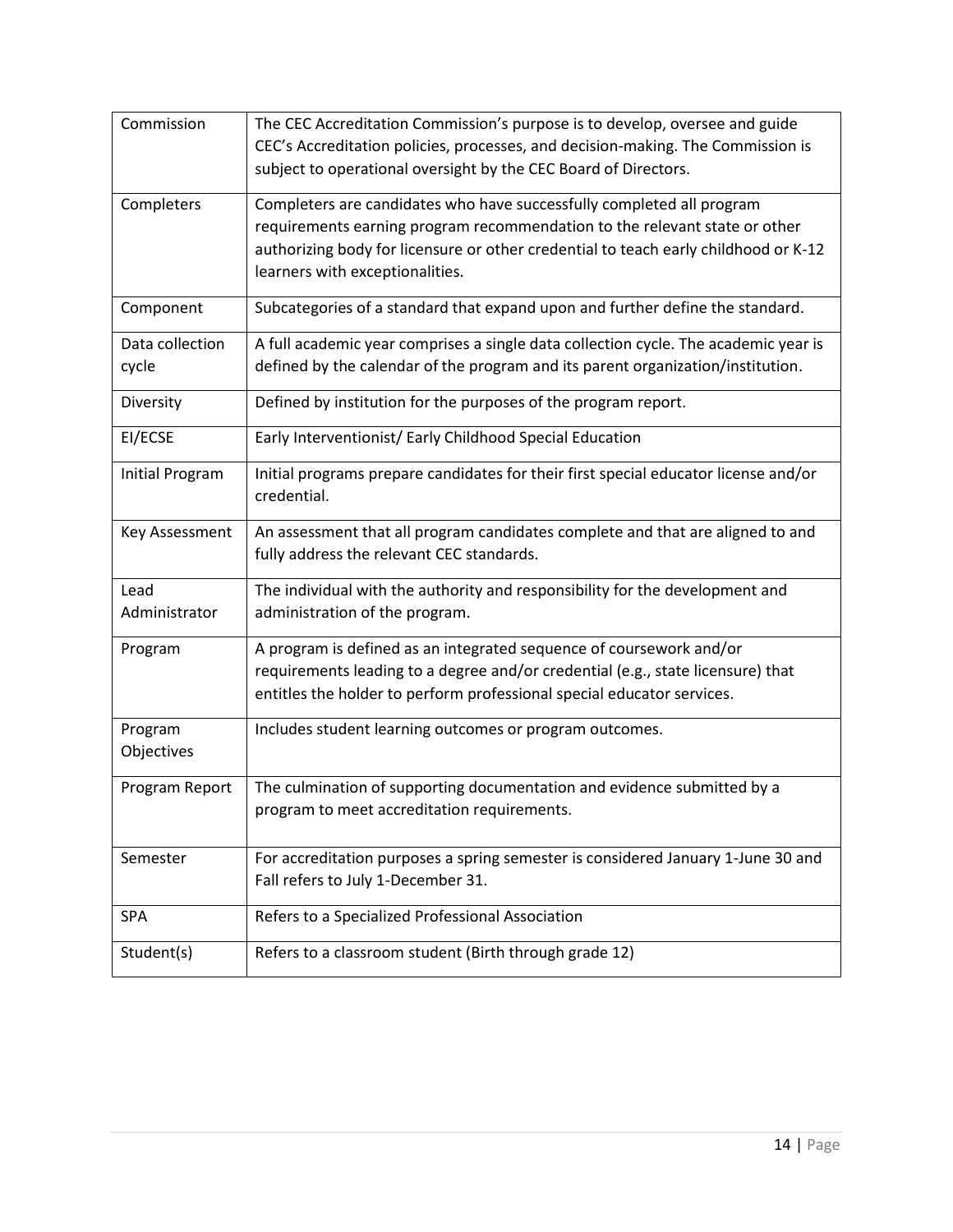# <span id="page-14-0"></span>Appendix B: Accreditation Expectations

### **Expectation 1: Developing Candidate Proficiencies stated in relevant set of** *CEC Standards\**

The program has a clear plan of study that includes coursework, field and clinical experiences, and other practice-based learning opportunities that are sequenced and scaffolded to facilitate and develop candidates' proficiencies stated in the relevant set of CEC standards\*.

- A. Required coursework and other practice-based learning opportunities in the program of study comprehensively includes preparation for all aspects of the relevant set of CEC Standards\*
- B. Program field and clinical experiences are aligned to/with expectations stated in the relevant set of CEC standards.

# **Expectation 2: Measuring Candidate Performance on** *CEC Standards\** **and Using Data for Continuous Improvement**

The program demonstrates that program completers are proficient in the relevant set of *CEC standards*.

- A. The program utilizes six to eight key assessments for all candidates that, collectively, are aligned to and fully address the relevant *CEC standards\**.
	- 1. Each key assessment's instructions and rubrics are aligned to components within the relevant set of *CEC standards\**.
	- 2. The rubrics for each key assessment include objective descriptions of candidate performance expectations for meeting the relevant *CEC standards\**.
	- 3. Each key assessment displays consistency between the tasks in the instructions, what is evaluated in the rubric, and the tasks evaluated at each level of performance across the rubric.
- A. The program routinely and reliably collects, analyzes, and stores candidate performance data from the key assessments.
- B. The program provides data from multiple cycles for each key assessment, disaggregated by key component, that measures candidate performance on the relevant *CEC standards\**.
- C. Candidate performance on key assessments demonstrates that at least 80% of candidates have met each standard on each candidate's best attempt at the assessments.
- D. The program conducts a process at least once each year for reviewing and analyzing candidate performance data, with faculty to improve teaching and learning in relation to the relevant set of *CEC standards\**.
- E. The program's analysis of candidate performance data includes disaggregation by candidate characteristics that informs the program's plan for differentiated academic and nonacademic support for the success of *all* candidates.

### **Expectation 3: Assuring Public Accountability**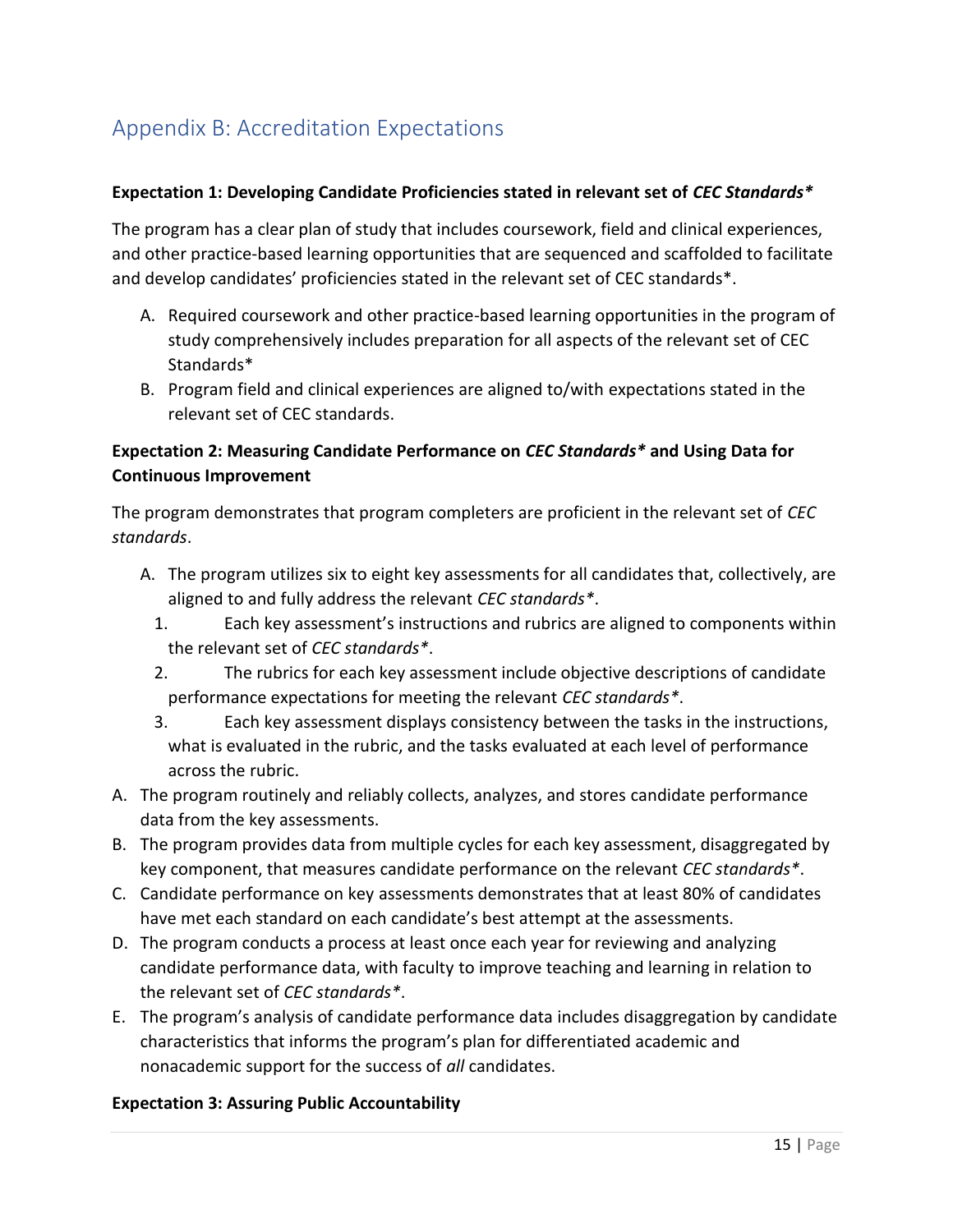The program is transparent with the public about its effectiveness in preparing special educators, publishing on its website in a place easily accessible to current and prospective candidates and the public:

- A. Program objectives and evidence of meeting these objectives; and
- B. Effectiveness data including the number of program completers by academic year, rate of completion within program's published timeframe, and other institutionally designed measures that speak to program effectiveness.

# **Contextual Indicators of Quality Required for the Self-Study Report**

The following indicators of program quality illuminate the evidence the program submits in Expectations 1, 2, and 3. The information provided in this section is not factored into the accreditation decision; it is gathered to support the program's self-study and continuous improvement.

### **Mission and Conceptual Framework**

- A. The program demonstrates that its mission statement and conceptual framework reflect and support the institution's and the community's context as well as the program's role in preparing special education professionals.
- B. The program provides evidence that its mission statement and conceptual framework includes stakeholder perspectives, are regularly evaluated, and reflect a commitment to diversity, equity, inclusion, and to preparing special education professionals who can meet the needs of every child.

# **Leadership and Faculty**

- C. The program chair or lead administrator has authority and responsibility for the development and administration of the program and has sufficient time and resources to fulfill the role responsibilities.
- D. Faculty qualifications and composition supports the ability of the program to effectively prepare candidates in the relevant CEC standards\*.

# **Resources and Student Support**

- E. Candidates have equitable access to academic and non-academic supports and resources designed around the needs and characteristics of the candidate population.
- F. The program routinely reviews the performance of candidates and advises candidates regarding their progress and potential in the program.

\* 2012 Advanced Special Education Preparation Standards; 2020 Initial K-12 Practice-Based Professional Preparation Standards for Special Educators; 2020 Initial Practice-Based Professional Preparation Standards for Early Interventionists/Early Childhood Special Educators (EI/ECSE)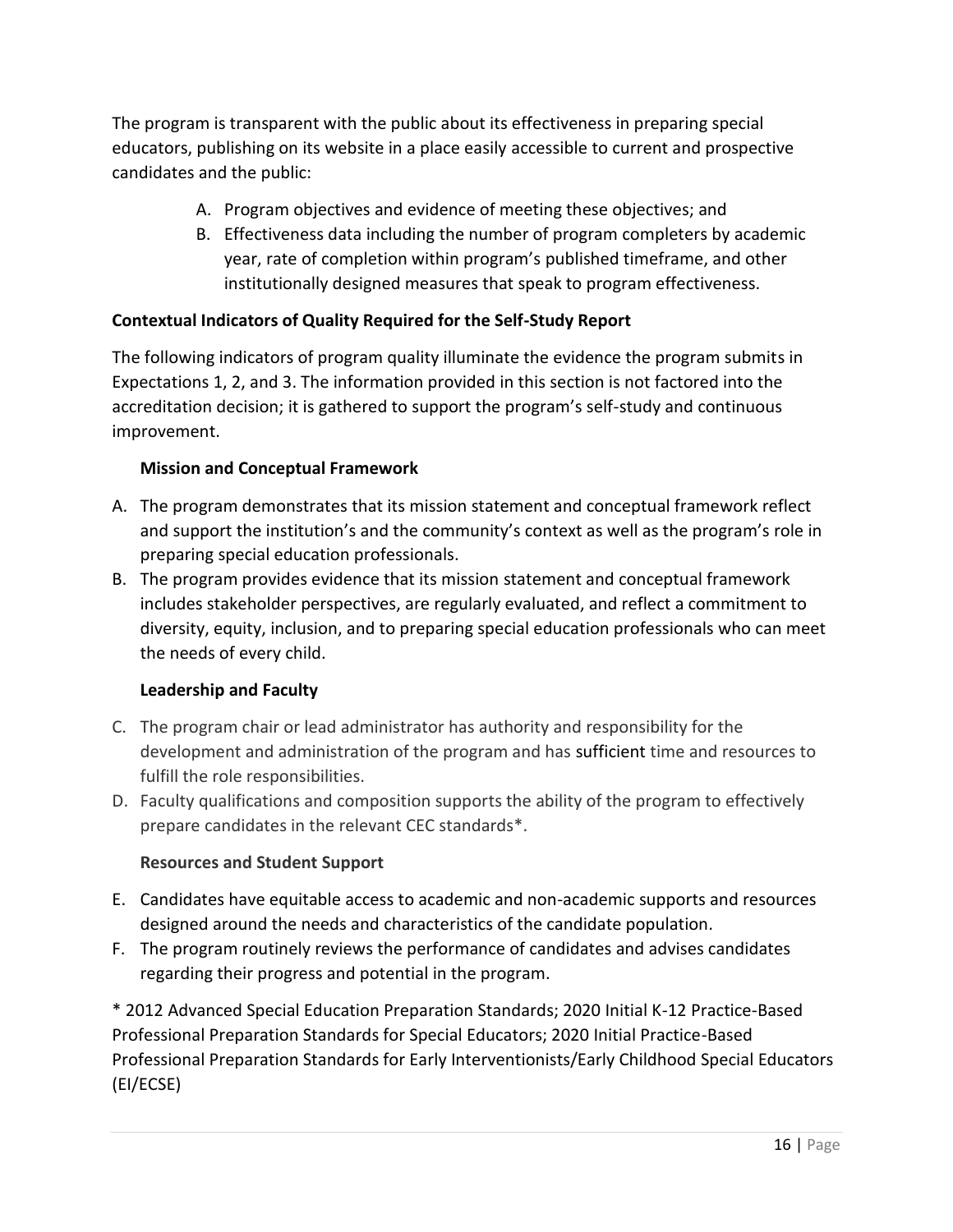<span id="page-16-0"></span>Appendix C: Standards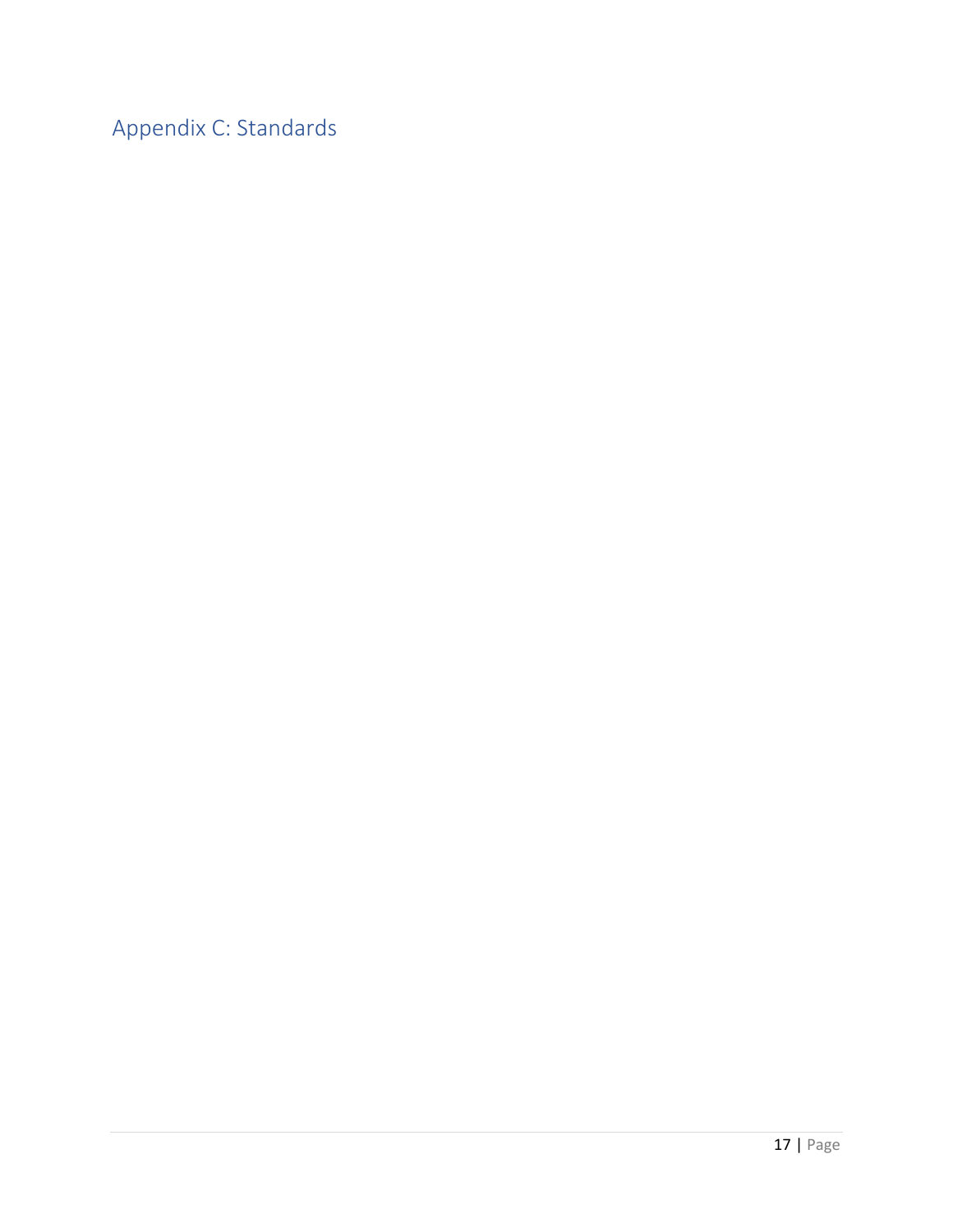# <span id="page-17-0"></span>C.1 2020 Initial Practice-Based Professional Preparation Standards for Special Educators (Initial K-12 Standards)

# **Field and Clinical Experience Standard**

Special education candidates progress through a series of developmentally sequenced field and clinical experiences for the full range of ages, types and levels of abilities, and collaborative opportunities that are appropriate to the license or roles for which they are preparing. These field and clinical experiences are supervised by qualified professionals.

### **Standard 1: Engaging in Professional Learning and Practice within Ethical Guidelines**

Candidates practice within ethical and legal guidelines; advocate for improved outcomes for individuals with exceptionalities and their families while considering their social, cultural, and linguistic diversity; and engage in ongoing self-reflection to design and implement professional learning activities.

1.1, Candidates practice within ethical guidelines and legal policies and procedures.

1.2, Candidates advocate for improved outcomes for individuals with exceptionalities and their families while addressing the unique needs of those with diverse social, cultural, and linguistic backgrounds.

1.3, Candidates design and implement professional learning activities based on ongoing analysis of student learning; self-reflection; and professional standards, research, and contemporary practices.

# **Standard 2: Understanding and Addressing Each Individual's Developmental and Learning Needs**

Candidates use their understanding of human growth and development, the multiple influences on development, individual differences, diversity, including exceptionalities, and families and communities to plan and implement inclusive learning environments and experiences that provide individuals with exceptionalities high quality learning experiences reflective of each individual's strengths and needs.

2.1, Candidates apply understanding of human growth and development to create developmentally appropriate and meaningful learning experiences that address individualized strengths and needs of students with exceptionalities.

2.2, Candidates use their knowledge and understanding of diverse factors that influence development and learning, including differences related to families, languages, cultures, and communities, and individual differences, including exceptionalities, to plan and implement learning experiences and environments.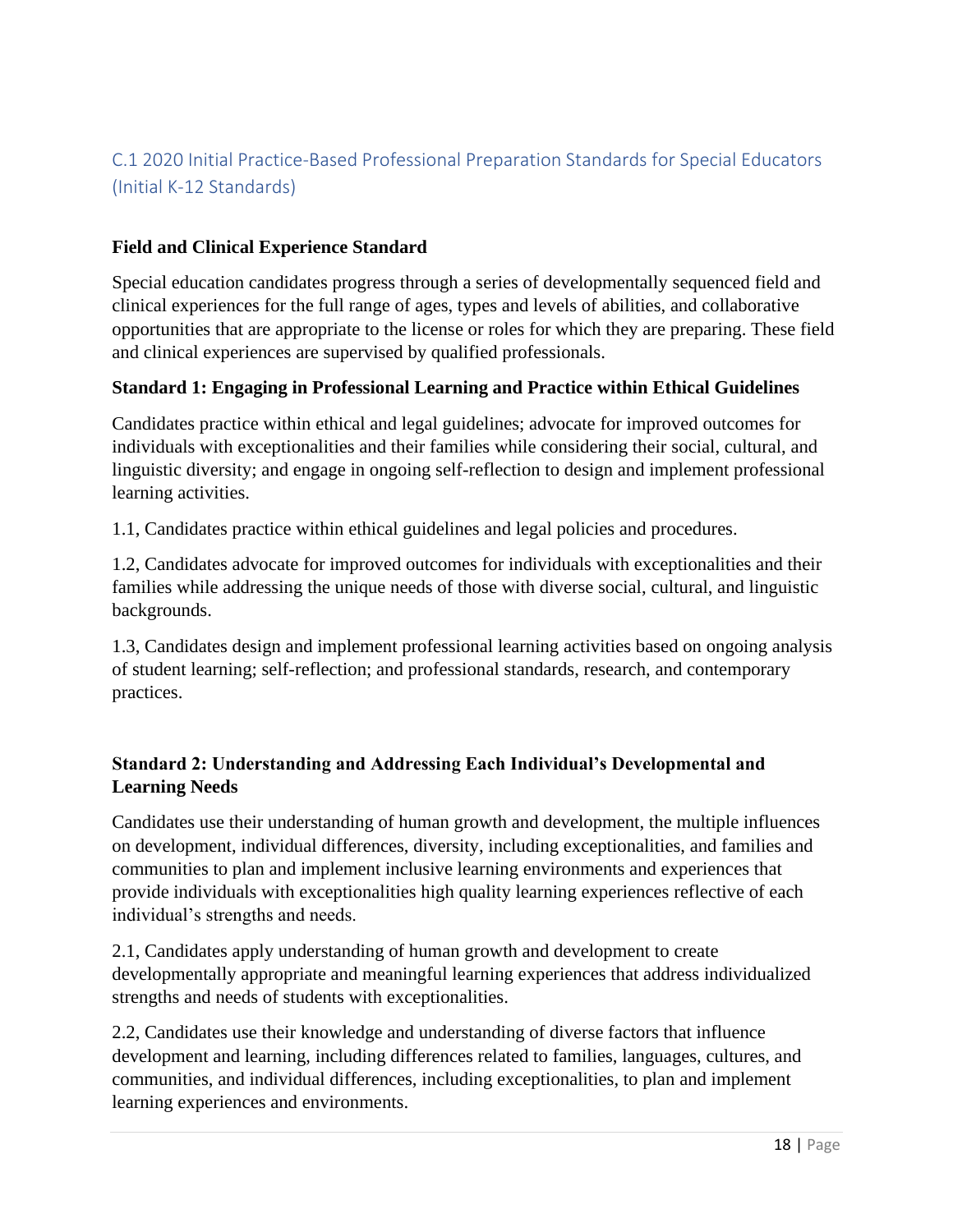# **Standard 3: Demonstrating Subject Matter Content and Specialized Curricular Knowledge**

Candidates apply their understanding of the academic subject matter content of the general curriculum and specialized curricula to inform their programmatic and instructional decisions for learners with exceptionalities.

3.1, Candidates apply their understanding of academic subject matter content of the general curriculum to inform their programmatic and instructional decisions for individuals with exceptionalities.

3.2, Candidates augment the general education curriculum to address skills and strategies that students with disabilities need to access the core curriculum and function successfully within a variety of contexts as well as the continuum of placement options to assure specially designed instruction is developed and implemented to achieve mastery of curricular standards and individualized goals and objectives.

# **Standard 4: Using Assessment to Understand the Learner and the Learning Environment for Data-Based Decision Making**

Candidates assess students' learning, behavior, and the classroom environment in order to evaluate and support classroom and school-based problem-solving systems of intervention and instruction. Candidates evaluate students to determine their strengths and needs, contribute to students' eligibility determination, communicate students' progress, inform short and long-term instructional planning, and make ongoing adjustments to instruction using technology as appropriate.

4.1, Candidates collaboratively develop, select, administer, analyze, and interpret multiple measures of student learning, behavior, and the classroom environment to evaluate and support classroom and school-based systems of intervention for students with and without exceptionalities.

4.2, Candidates develop, select, administer, and interpret multiple, formal and informal, culturally and linguistically appropriate measures and procedures that are valid and reliable to contribute to eligibility determination for special education services.

4.3, Candidates assess, collaboratively analyze, interpret, and communicate students' progress toward measurable outcomes using technology as appropriate, to inform both short- and longterm planning, and make ongoing adjustments to instruction.

# **Standard 5: Supporting Learning Using Effective Instruction**

Candidates use knowledge of individuals' development, learning needs, and assessment data to inform decisions about effective instruction. Candidates use explicit instructional strategies and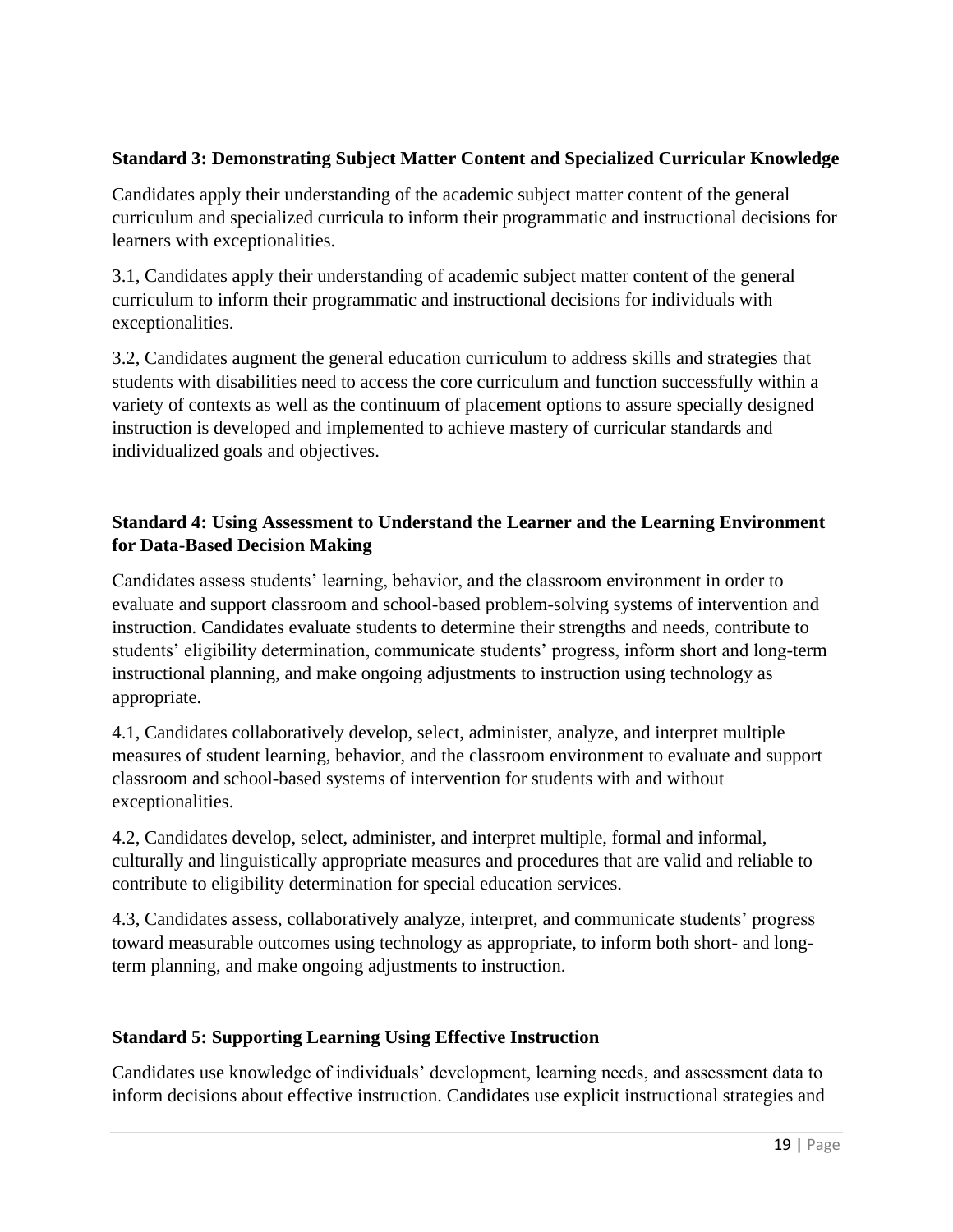employ strategies to promote active engagement and increased motivation to individualize instruction to support each individual. Candidates use whole group instruction, flexible grouping, small group instruction, and individual instruction. Candidates teach individuals to use meta- /cognitive strategies to support and self-regulate learning.

5.1, Candidates use findings from multiple assessments, including student self-assessment, that are responsive to cultural and linguistic diversity and specialized as needed, to identify what students know and are able to do. They then interpret the assessment data to appropriately plan and guide instruction to meet rigorous academic and non-academic content and goals for each individual.

5.2, Candidates use effective strategies to promote active student engagement, increase student motivation, increase opportunities to respond, and enhance self‐regulation of student learning.

5.3, Candidates use explicit, systematic instruction to teach content, strategies, and skills to make clear what a learner needs to do or think about while learning.

5.4, Candidates use flexible grouping to support the use of instruction that is adapted to meet the needs of each individual and group.

5.5, Candidates organize and manage focused, intensive small group instruction to meet the learning needs of each individual.

5.6, Candidates plan and deliver specialized, individualized instruction that is used to meet the learning needs of each individual.

# **Standard 6: Supporting Social, Emotional, and Behavioral Growth**

Candidates create and contribute to safe, respectful, and productive learning environments for individuals with exceptionalities through the use of effective routines and procedures and use a range of preventive and responsive practices to support social, emotional and educational wellbeing. They follow ethical and legal guidelines and work collaboratively with families and other professionals to conduct behavioral assessments for intervention and program development.

6.1, Candidates use effective routines and procedures to create safe, caring, respectful, and productive learning environments for individuals with exceptionalities.

6.2, Candidates use a range of preventive and responsive practices documented as effective to support individuals' social, emotional, and educational well-being.

6.3, Candidates systematically use data from a variety of sources to identify the purpose or function served by problem behavior to plan, implement, and evaluate behavioral interventions and social skills programs, including generalization to other environments.

# **Standard 7: Collaborating with Team Members**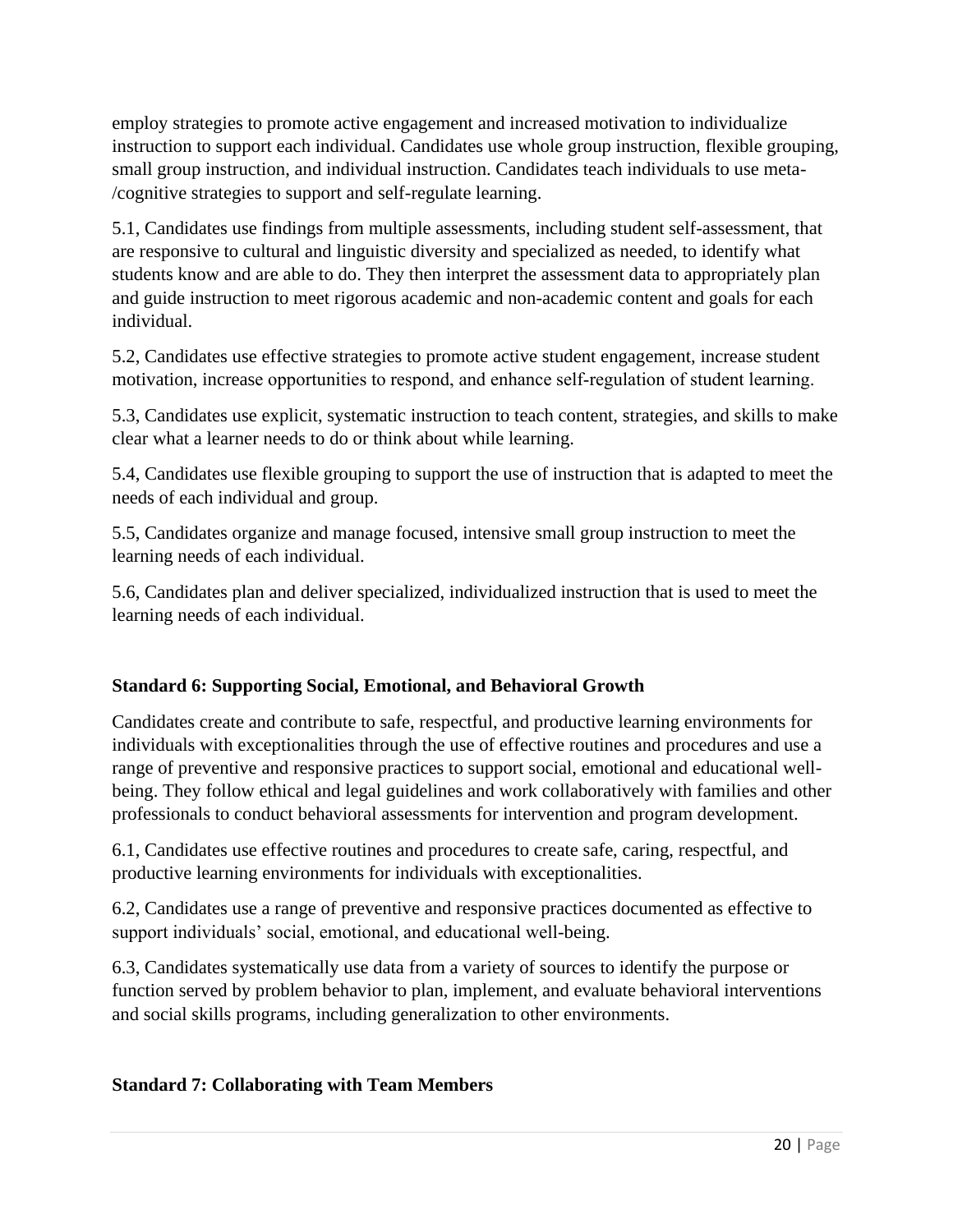Candidates apply team processes and communication strategies to collaborate in a culturally responsive manner with families, paraprofessionals, and other professionals within the school, other educational settings, and the community to plan programs and access services for individuals with exceptionalities and their families.

7.1, Candidates utilize communication, group facilitation, and problem–solving strategies in a culturally responsive manner to lead effective meetings and share expertise and knowledge to build team capacity and jointly address students' instructional and behavioral needs.

7.2, Candidates collaborate, communicate, and coordinate with families, paraprofessionals, and other professionals within the educational setting to assess, plan, and implement effective programs and services that promote progress toward measurable outcomes for individuals with and without exceptionalities and their families.

7.3, Candidates collaborate, communicate, and coordinate with professionals and agencies within the community to identify and access services, resources, and supports to meet the identified needs of individuals with exceptionalities and their families.

7.4, Candidates work with and mentor paraprofessionals in the paraprofessionals' role of supporting the education of individuals with exceptionalities and their families.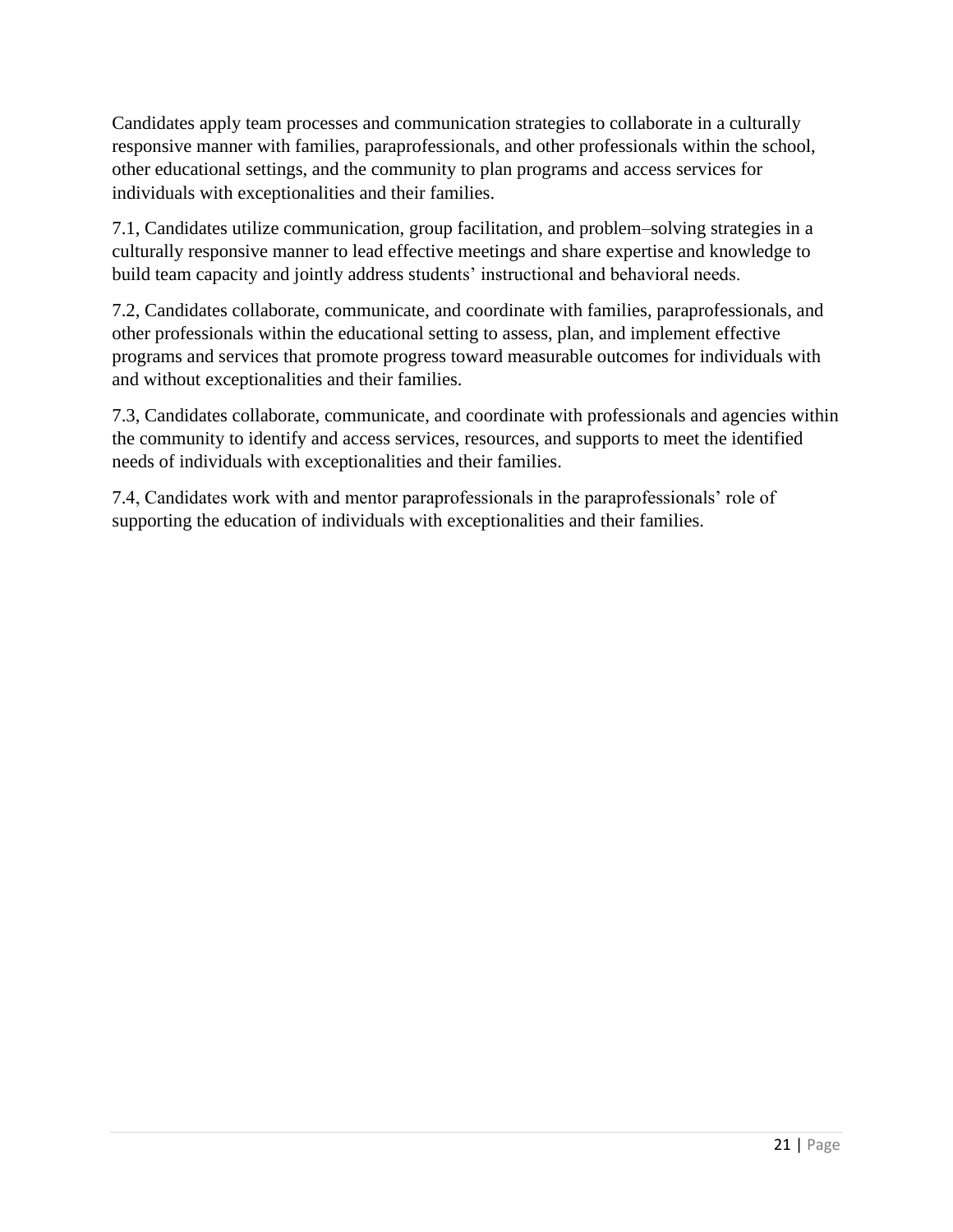# <span id="page-21-0"></span>C.2 Advanced Special Educator Preparation Standards

#### **Standard 1: Assessment**

Special education specialists use valid and reliable assessment practices to minimize bias.

1.1, Special education specialists minimize bias in assessment.

1.2, Special education specialists design and implement assessments to evaluate the effectiveness of practices and programs.

#### **Standard 2: Curricular Content Knowledge**

Special education specialists use their knowledge of general and specialized curricula to improve programs, supports, and services at classroom, school, community, and system levels.

2.1, Special education specialists align educational standards to provide access to challenging curriculum to meet the needs of individuals with exceptionalities.

2.2, Special educators continuously broaden and deepen their professional knowledge and expand their expertise with instructional technologies, curriculum standards, effective teaching strategies, and assistive technologies to support access to and learning of challenging content.

2.3, Special education specialists use understanding of diversity and individual learning differences to inform the selection, development, and implementation of comprehensive curricula for individuals with exceptionalities.

### **Standard 3: Programs, Services, and Outcomes**

3.1, Special education specialists design and implement evaluation activities to improve programs, supports, and services for individuals with exceptionalities.

3.2, Special education specialists use understanding of cultural, social, and economic diversity and individual learner differences to inform the development and improvement of programs, supports, and services for individuals with exceptionalities.

3.3, Special education specialists apply knowledge of theories, evidence-based practices, and relevant laws to advocate for programs, supports, and services for individuals with exceptionalities.

3.4, Special education specialists use instructional and assistive technologies to improve programs, supports, and services for individuals with exceptionalities.

3.5, Special education specialists evaluate progress toward achieving the vision, mission, and goals of programs, services, and supports for individuals with exceptionalities.

### **Standard 4: Research and Inquiry**

Special education specialists conduct, evaluate, and use inquiry to guide professional practice.

4.1, Special education specialists evaluate research and inquiry to identify effective practices.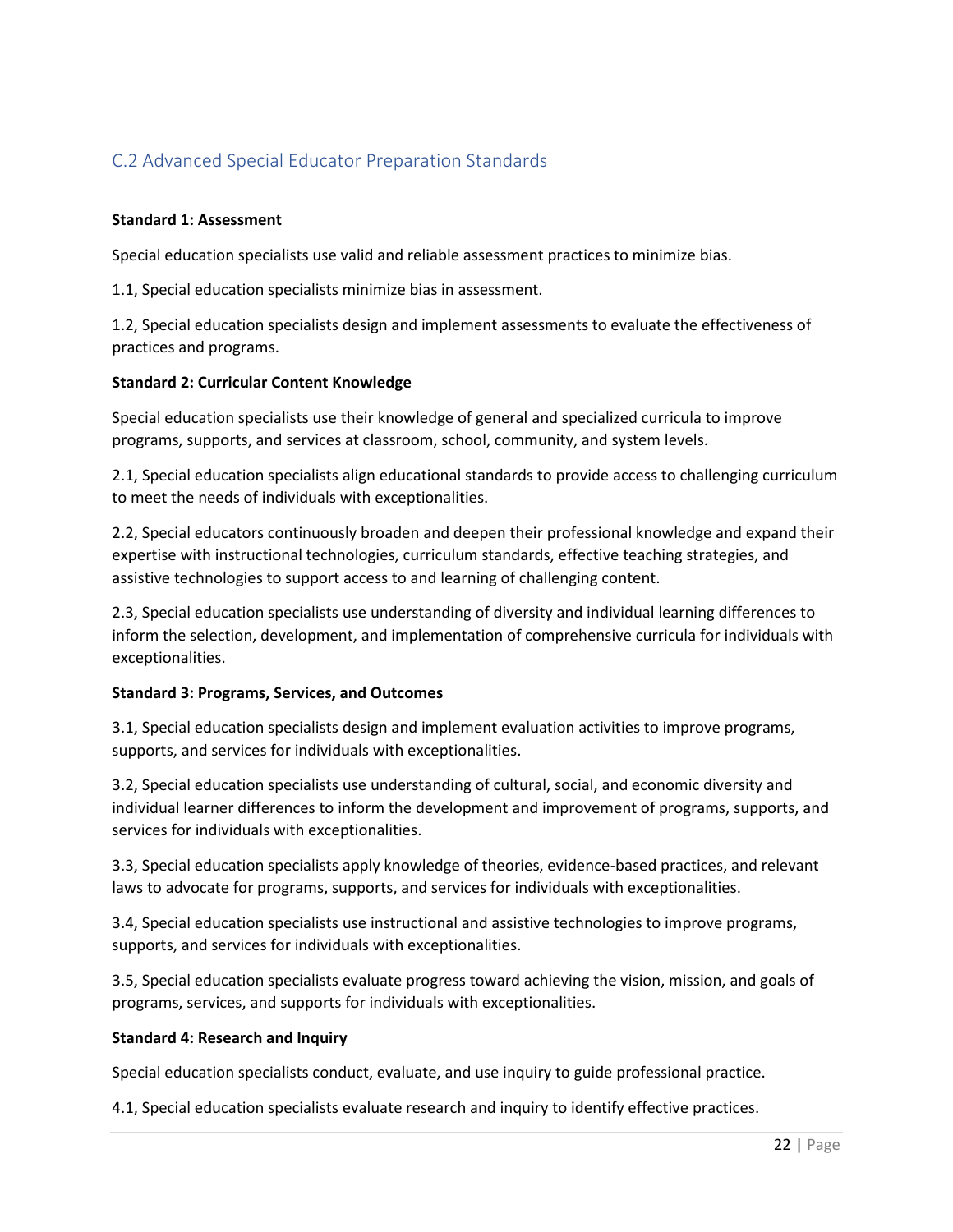4.2, Special education specialists use their knowledge of the professional literature to improve practices with individuals with exceptionalities and their families.

4.3, Special education specialists foster an environment that is supportive of continuous instructional improvement and engage in the design and implementation of research and inquiry.

### **Standard 5: Leadership and Policy**

Special education specialists provide leadership to formulate goals, set and meet high professional expectations, advocate for effective policies and evidence-based practices, and create positive and productive work environments.

5.1, Special education specialists model respect and ethical practice for all individuals and encourage challenging expectations for individuals with exceptionalities.

5.2, Special education specialists support and use linguistically and culturally responsive practices.

5.3, Special education specialists create and maintain collegial and productive work environments that respect and safeguard the rights of individuals with exceptionalities and their families.

5.4, Special education specialists advocate for policies and practices that improve programs, services, and outcomes for individuals with exceptionalities.

5.5, Special education specialists advocate for the allocation of appropriate resources for the preparation and professional development of all personnel who serve individuals with exceptionalities.

### **Standard 6: Professional and Ethical Practice**

Special education specialists use foundational knowledge of the field and professional ethical principles and practice standards to inform special education practice, engage in lifelong learning, advance the profession, and perform leadership responsibilities to promote the success of professional colleagues and individuals with exceptionalities.

6.1, A comprehensive understanding of the history of special education, legal policies, ethical standards, and emerging issues informs special education specialist leadership.

6.2, Special education specialists model high professional expectations and ethical practice, and create supportive environments that safeguard the legal rights and improve outcomes for individuals with exceptionalities and their families.

6.3, Special education specialists model and promote respect for all individuals and facilitate ethical professional practice.

6.4, Special education specialists actively participate in professional development and professional learning communities to increase professional knowledge and expertise.

6.5, Special education specialists plan, present, and evaluate professional development focusing on effective and ethical practice at all organizational levels.

6.6, Special education specialists actively facilitate and participate in the preparation and induction of prospective special educators.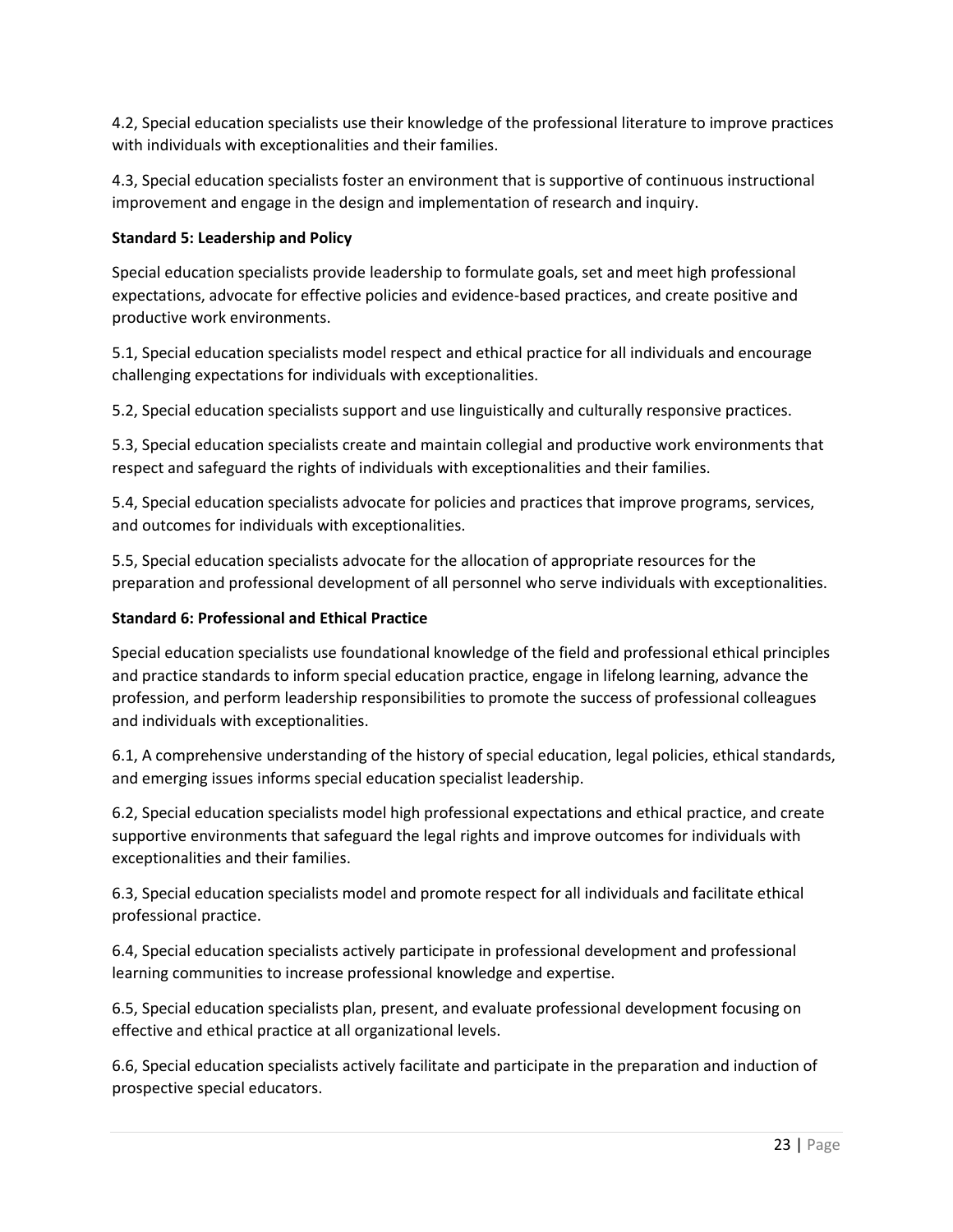6.7, Special education specialists actively promote the advancement of the profession.

### **Standard 7: Collaboration**

Special education specialists collaborate with stakeholders to improve programs, services, and outcomes for individuals with exceptionalities and their families.

7.1, Special education specialists use culturally responsive practices to enhance collaboration.

7.2, Special education specialists use collaborative skills to improve programs, services, and outcomes for individuals with exceptionalities.

7.3, Special education specialists collaborate to promote understanding, resolve conflicts, and build consensus for improving programs, services, and outcomes for individuals with exceptionalities.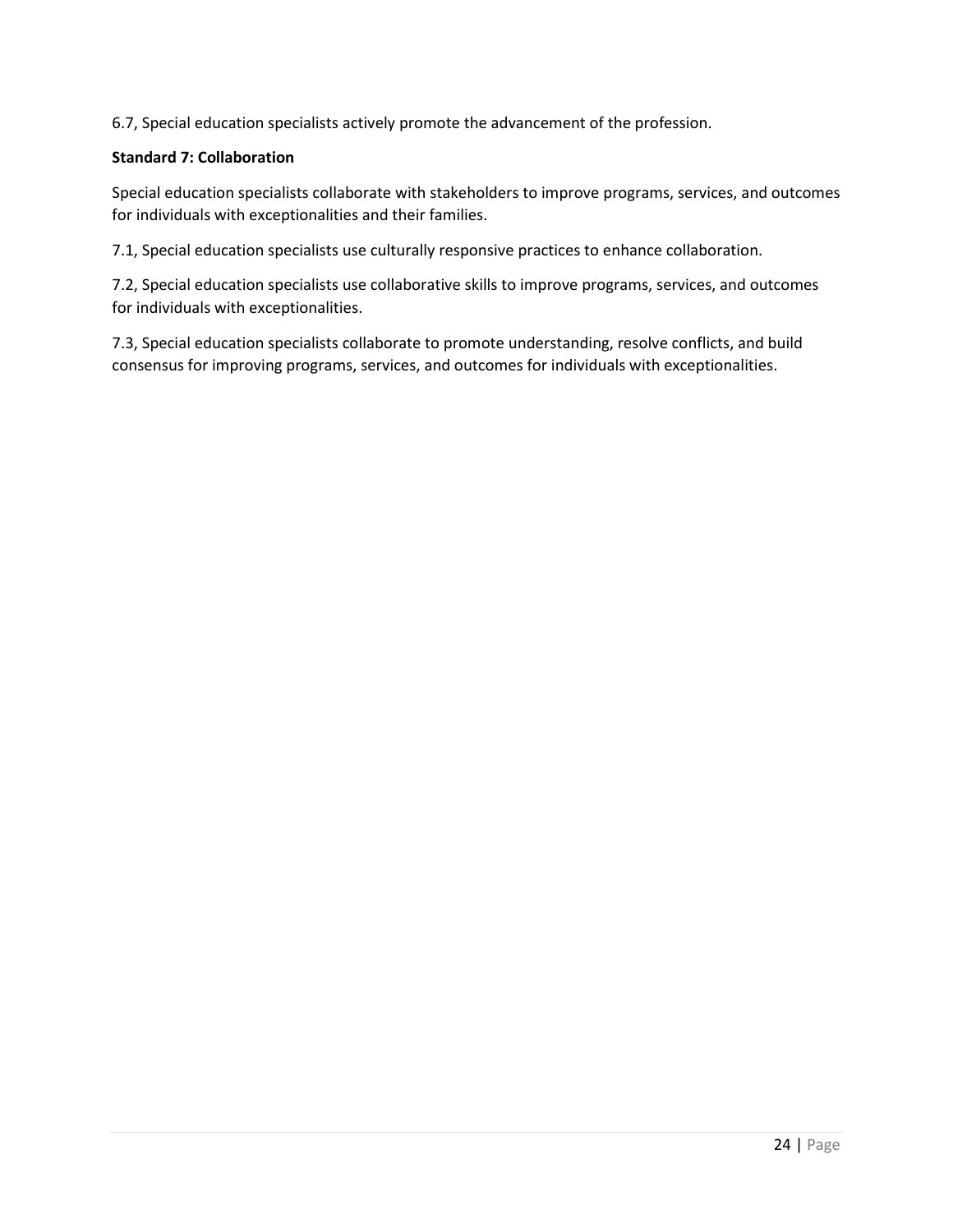# <span id="page-24-0"></span>C.3 Early Interventionist/Early Childhood Special Education (EI/ECSE)

# **Field and Clinical Experience Standard**

Early Interventionist/Early Childhood Special Education candidates progress through a series of planned and developmentally sequenced field experiences for the early childhood age ranges (birth to age 3, 3 through 5 years, 5 through 8 years), range of abilities, and in the variety of collaborative and inclusive early childhood settings that are appropriate to their license and roles. Clinical experiences should take place in the same age ranges covered by the license. If the license covers all three age ranges, the program must provide clinical experiences in at least two of the three age ranges and a field experience in the third age range. These field and clinical experiences are supervised by qualified professionals.

# **Standard 1: Child Development and Early Learning**

Candidates understand the impact of different theories and philosophies of early learning and development on assessment, curriculum, instruction, and intervention decisions. Candidates apply knowledge of normative developmental sequences and variations, individual differences within and across the range of abilities, including developmental delays and disabilities, and other direct and indirect contextual features that support or constrain children's development and learning. These contextual factors as well as social, cultural, and linguistic diversity are considered when facilitating meaningful learning experiences and individualizing intervention and instruction across contexts.

1.1 Candidates demonstrate an understanding of the impact that different theories and philosophies of early learning and development have on assessment, curriculum, intervention, and instruction decisions.

1.2 Candidates apply knowledge of normative sequences of early development, individual differences, and families' social, cultural, and linguistic diversity to support each child's development and learning across contexts.

1.3 Candidates apply knowledge of biological and environmental factors that may support or constrain children's early development and learning as they plan and implement early intervention and instruction.

1.4 Candidates demonstrate an understanding of characteristics, etiologies, and individual differences within and across the range of abilities, including developmental delays and disabilities, their potential impact on children's early development and learning, and implications for assessment, curriculum, instruction, and intervention.

# **Standard 2: Partnering with Families**

Candidates use their knowledge of family-centered practices and family systems theory to develop and maintain reciprocal partnerships with families. They apply family capacity-building practices as they support families to make informed decisions and advocate for their young children. They engage families in opportunities that build on their existing strengths, reflect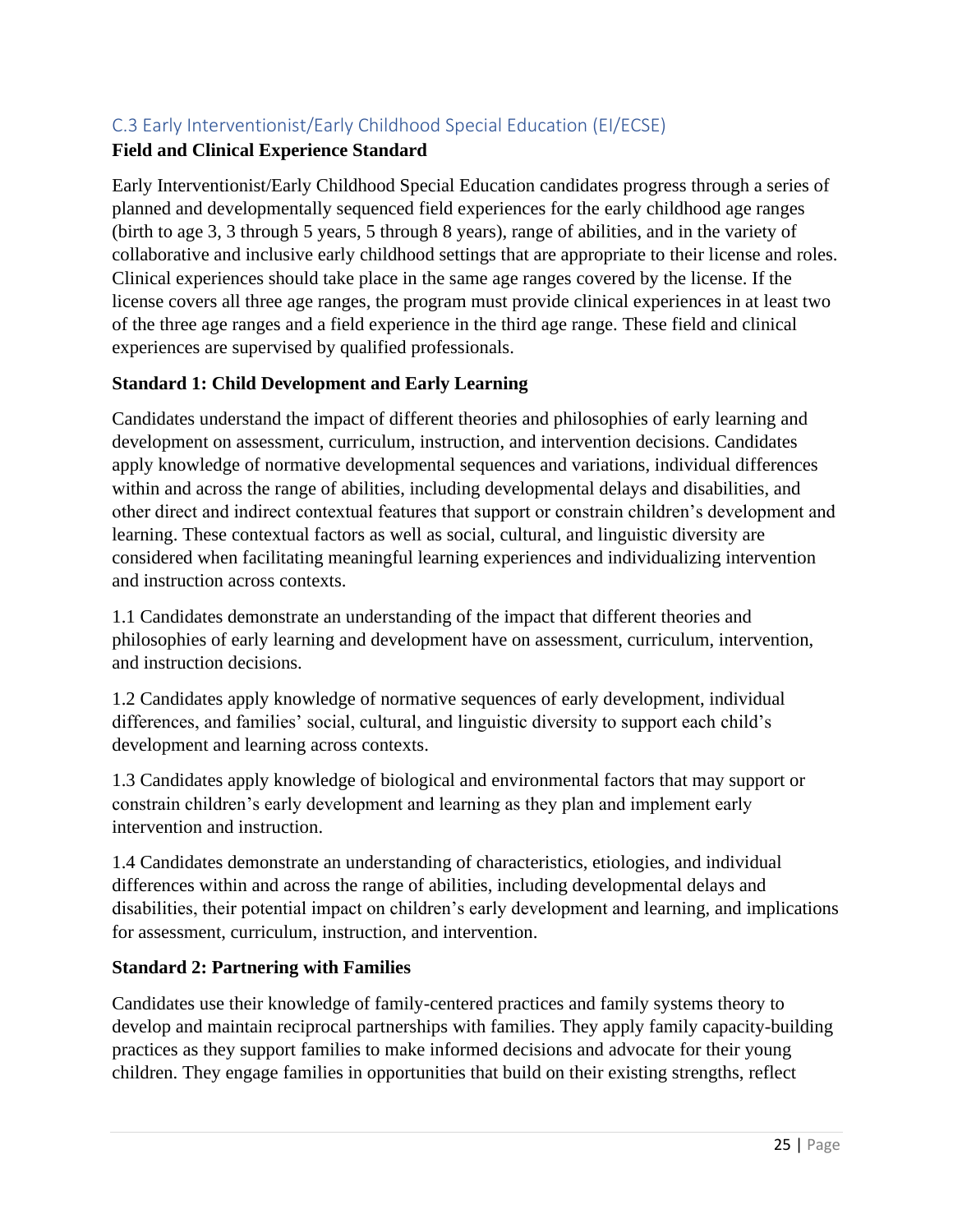current goals, and foster family competence and confidence to support their children's development and learning.

2.1, Candidates apply their knowledge of family-centered practices, family systems theory, and the changing needs and priorities in families' lives to develop trusting, respectful, affirming, and culturally responsive partnerships with all families that allow for the mutual exchange of knowledge and information.

2.2, Candidates communicate clear, comprehensive, and objective information about resources and supports that help families to make informed decisions and advocate for access, participation, and equity in natural and inclusive environments.

2.3, Candidates engage families in identifying their strengths, priorities, and concerns; support families to achieve the goals they have for their family and their young child's development and learning; and promote families' competence and confidence during assessment, individualized planning, intervention, instruction, and transition processes.

# **Standard 3: Collaboration and Teaming**

Candidates apply models, skills, and processes of teaming when collaborating and communicating with families and professionals, using culturally and linguistically responsive and affirming practices. In partnership with families and other professionals, candidates develop and implement individualized plans and successful transitions that occur across the age span. Candidates use a variety of collaborative strategies while working with and supporting other adults.

3.1, Candidates apply teaming models, skills, and processes, including appropriate uses of technology, when collaborating and communicating with families; professionals representing multiple disciplines, skills, expertise, and roles; and community partners and agencies.

3.2, Candidates use a variety of collaborative strategies when working with other adults that are evidence-based, appropriate to the task, culturally and linguistically responsive, and take into consideration the environment and service delivery approach.

3.3, Candidates partner with families and other professionals to develop individualized plans and support the various transitions that occur for the young child and their family throughout the birth through 8 age span.

# **Standard 4: Assessment Processes**

Candidates know and understand the purposes of assessment in relation to ethical and legal considerations. Candidates choose developmentally, linguistically, and culturally appropriate tools and methods that are responsive to the characteristics of the young child, family, and program. Using evidence-based practices, candidates develop or select as well as administer informal measures, and select and administer formal measures in partnership with families and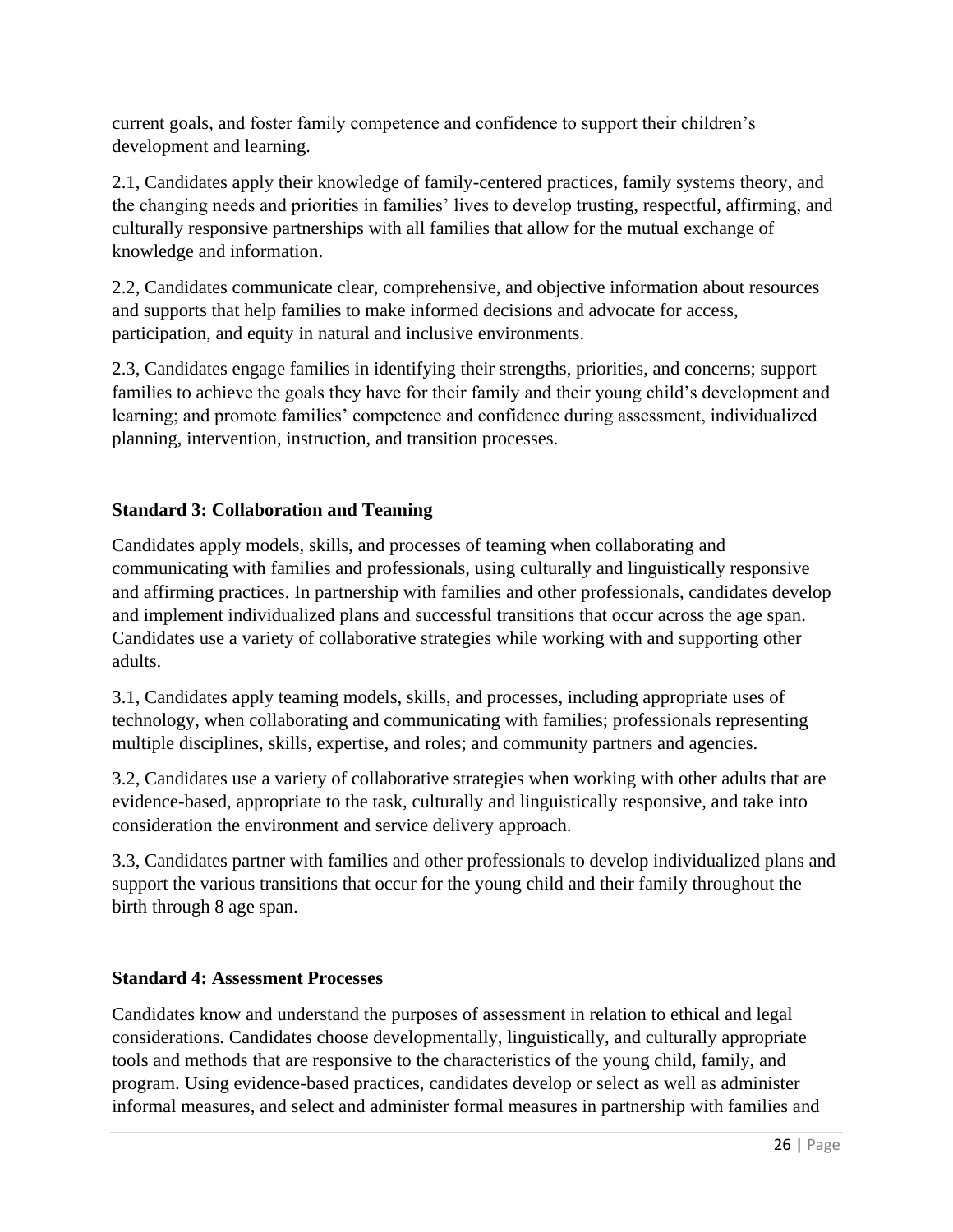other professionals. They analyze, interpret, document, and share assessment information using a strengths-based approach with families and other professionals for eligibility determination, outcome/goal development, planning instruction and intervention, monitoring progress, and reporting.

4.1, Candidates understand the purposes of formal and informal assessment, including ethical and legal considerations, and use this information to choose developmentally, culturally and linguistically appropriate, valid, reliable tools and methods that are responsive to the characteristics of the young child, family, and program

4.2, Candidates develop and administer informal assessments and/or select and use valid, reliable formal assessments using evidence-based practices, including technology, in partnership with families and other professionals.

4.3, Candidates analyze, interpret, document, and share assessment information using a strengths-based approach with families and other professionals.

4.4, Candidates, in collaboration with families and other team members, use assessment data to determine eligibility, develop child and family-based outcomes/goals, plan for interventions and instruction, and monitor progress to determine efficacy of programming.

# **Standard 5: Application of Curriculum Frameworks in the Planning of Meaningful Learning Experience**

Candidates collaborate with families and professionals to use an evidence-based, developmentally appropriate, and culturally responsive early childhood curriculum addressing developmental and content domains. Candidates use curriculum frameworks to create and support universally designed, high quality learning experiences in natural and inclusive environments that provide each child and family with equitable access and opportunities for learning and growth.

5.1, Candidates collaborate with families and other professionals in identifying an evidencebased curriculum addressing developmental and content domains to design and facilitate meaningful and culturally responsive learning experiences that support the unique abilities and needs of all children and families.

5.2, Candidates use their knowledge of early childhood curriculum frameworks, developmental and academic content knowledge, and related pedagogy to plan and ensure equitable access to universally designed, developmentally appropriate, and challenging learning experiences in natural and inclusive environments.

# **Standard 6: Using Responsive and Reciprocal Interactions, Interventions, and Instruction**

Candidates plan and implement intentional, systematic, evidence-based, responsive interactions, interventions, and instruction to support all children's learning and development across all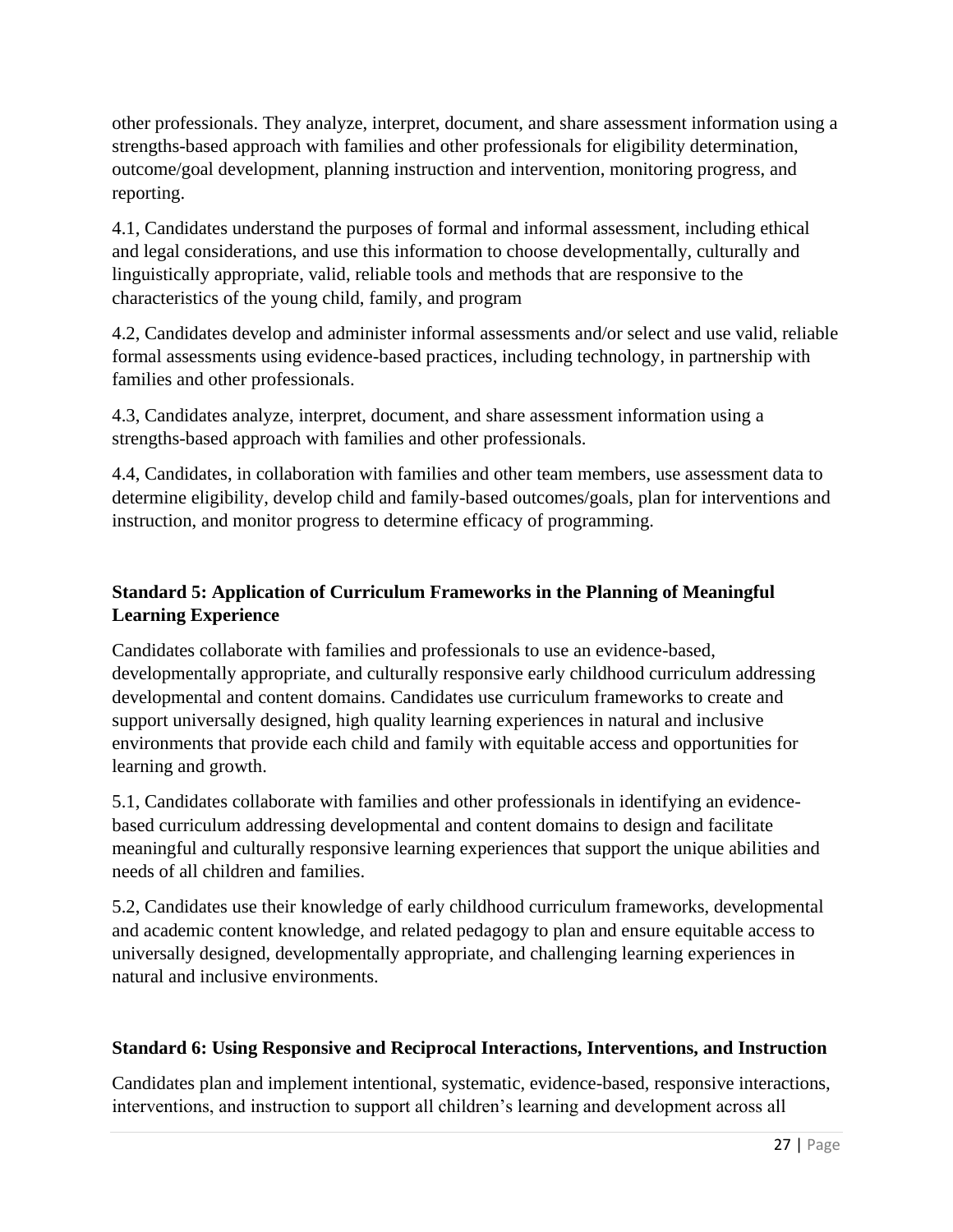developmental and content domains in partnership with families and other professionals. Candidates facilitate equitable access and participation for all children and families within natural and inclusive environments through culturally responsive and affirming practices and relationships. Candidates use data-based decision-making to plan for, adapt, and improve interactions, interventions, and instruction to ensure fidelity of implementation.

6.1, Candidates, in partnership with families, identify systematic, responsive, and intentional evidence-based practices and use such practices with fidelity to support young children's learning and development across all developmental and academic content domains.

6.2, Candidates engage in reciprocal partnerships with families and other professionals to facilitate responsive adult-child interactions, interventions, and instruction in support of child learning and development.

6.3, Candidates engage in ongoing planning and use flexible and embedded instructional and environmental arrangements and appropriate materials to support the use of interactions, interventions, and instruction addressing developmental and academic content domains, which are adapted to meet the needs of each and every child and their family.

6.4, Candidates promote young children's social and emotional competence and communication, and proactively plan and implement function-based interventions to prevent and address challenging behaviors.

6.5, Candidates identify and create multiple opportunities for young children to develop and learn play skills and engage in meaningful play experiences independently and with others across contexts.

6.6, Candidates use responsive interactions, interventions, and instruction with sufficient intensity and types of support across activities, routines, and environments to promote child learning and development and facilitate access, participation, and engagement in natural environments and inclusive settings.

6.7, Candidates plan for, adapt, and improve approaches to interactions, interventions, and instruction based on multiple sources of data across a range of natural environments and inclusive settings.

# **Standard 7: Professionalism and Ethical Practice**

Candidates identify and engage with the profession of early intervention and early childhood special education (EI/ECSE) by exhibiting skills in reflective practice, advocacy, and leadership while adhering to ethical and legal guidelines. Evidence-based and recommended practices are promoted and used by candidates.

7.1, Candidates engage with the profession of EI/ECSE by participating in local, regional, national, and/or international activities and professional organizations.

7.2, Candidates engage in ongoing reflective practice and access evidence-based information to improve their own practices.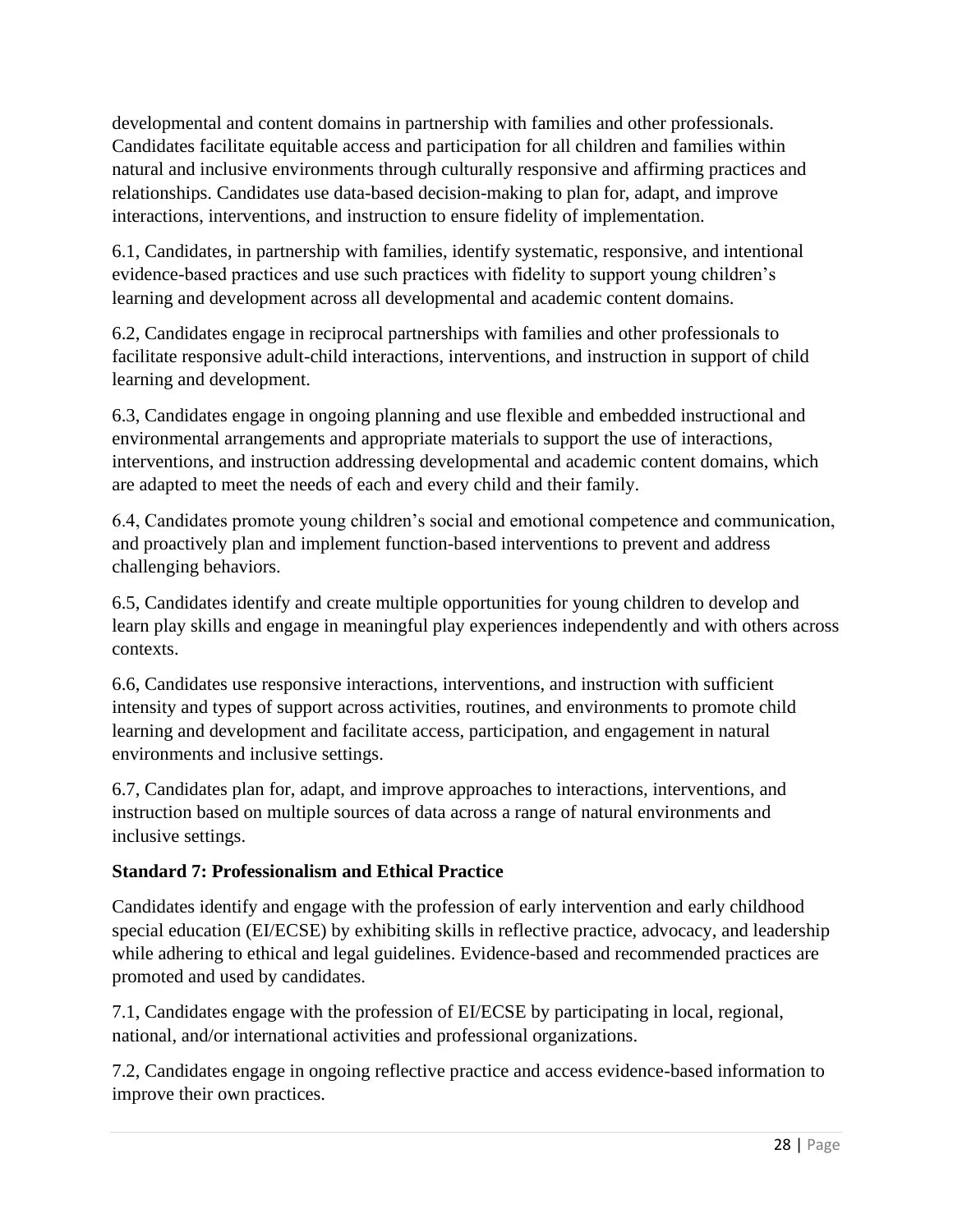7.3, Candidates exhibit leadership skills in advocating for improved outcomes for young children, families, and the profession, including the promotion of and use of evidence-based practices and decision-making.

7.4, Candidates practice within ethical and legal policies and procedures.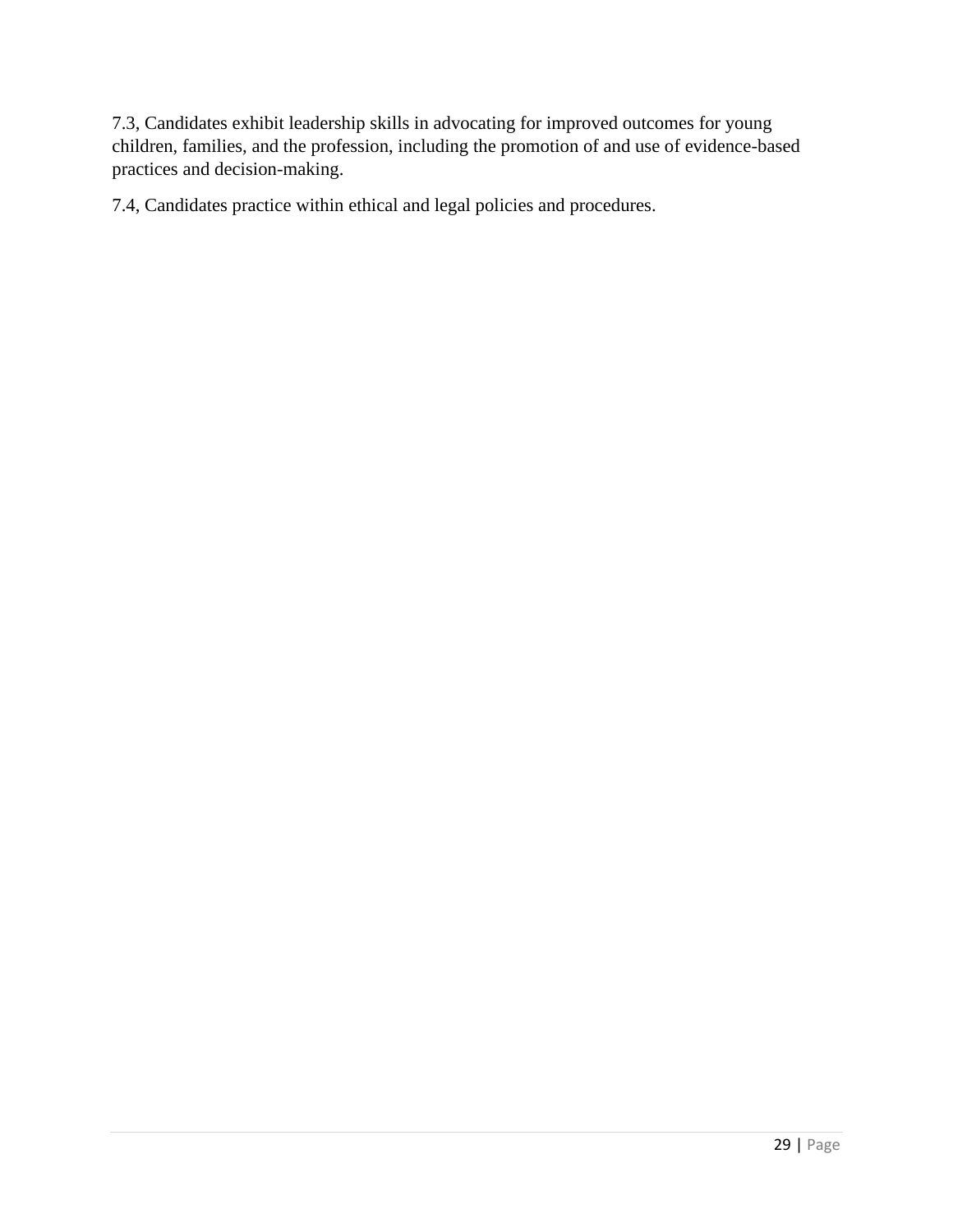# <span id="page-29-0"></span>Appendix D: Expectations and sample evidence matrix

|                                                                                                                                                                                                                                                                                                    | <b>Sample Evidence</b>                                                                                                                                                                                                                                                           |
|----------------------------------------------------------------------------------------------------------------------------------------------------------------------------------------------------------------------------------------------------------------------------------------------------|----------------------------------------------------------------------------------------------------------------------------------------------------------------------------------------------------------------------------------------------------------------------------------|
| <b>Expectation 1: Developing Candidate</b><br>Proficiencies stated in relevant set of CEC                                                                                                                                                                                                          |                                                                                                                                                                                                                                                                                  |
| Standards*                                                                                                                                                                                                                                                                                         |                                                                                                                                                                                                                                                                                  |
| The program has a clear plan of study that includes<br>coursework, field and clinical experiences, and<br>other practice-based learning opportunities that<br>are sequenced and scaffolded to facilitate and<br>develop candidates' proficiencies stated in the<br>relevant set of CEC standards*. |                                                                                                                                                                                                                                                                                  |
| A. Required coursework and other practice-based<br>learning opportunities in the program of study<br>comprehensively includes preparation for all<br>aspects of the relevant set of CEC Standards*                                                                                                 | Plan of Study<br>$\bullet$<br><b>Course Catalogs</b><br>$\bullet$<br><b>Teacher Preparation Inspectorate</b><br>$\bullet$<br><b>Rubrics for Key Assessments</b><br>$\bullet$                                                                                                     |
| B. Program field and clinical experiences are<br>aligned to/with expectations stated in the relevant<br>set of CEC standards.                                                                                                                                                                      | Syllabi, catalog<br>$\bullet$<br><b>Experiential Learning Activities</b><br>$\bullet$<br>Lesson plans<br>$\bullet$<br>ePortfolio<br>$\bullet$<br>Summary of quality clinical placement<br>$\bullet$<br><b>Special Education Quality Assurance</b><br>$\bullet$<br>Review         |
|                                                                                                                                                                                                                                                                                                    |                                                                                                                                                                                                                                                                                  |
| <b>Expectation 2: Measuring Candidate</b>                                                                                                                                                                                                                                                          |                                                                                                                                                                                                                                                                                  |
| Performance on CEC Standards* and Using                                                                                                                                                                                                                                                            |                                                                                                                                                                                                                                                                                  |
| <b>Data for Continuous Improvement</b>                                                                                                                                                                                                                                                             |                                                                                                                                                                                                                                                                                  |
| The program demonstrates that program<br>completers are proficient in the relevant set of CEC<br>standards.                                                                                                                                                                                        |                                                                                                                                                                                                                                                                                  |
| A. The program utilizes six to eight key assessments<br>for all candidates that, collectively, are aligned to<br>and fully address the relevant CEC standards*.                                                                                                                                    | Table articulating the alignment of each<br>$\bullet$<br>assessment with the standards address.                                                                                                                                                                                  |
| 1. Each key assessment's instructions and rubrics<br>are aligned to components within the relevant set<br>of CEC standards*.                                                                                                                                                                       | Key assessments with instructions and<br>$\bullet$<br>rubrics labeled by appropriate standard<br>and component<br>Table presenting the data generated by<br>$\bullet$<br>assessment rubrics as they align with each<br>standard disaggregating to reflect specific<br>components |
| 2. The rubrics for each key assessment include<br>objective descriptions of candidate performance                                                                                                                                                                                                  | Rubrics for each assessment<br>$\bullet$                                                                                                                                                                                                                                         |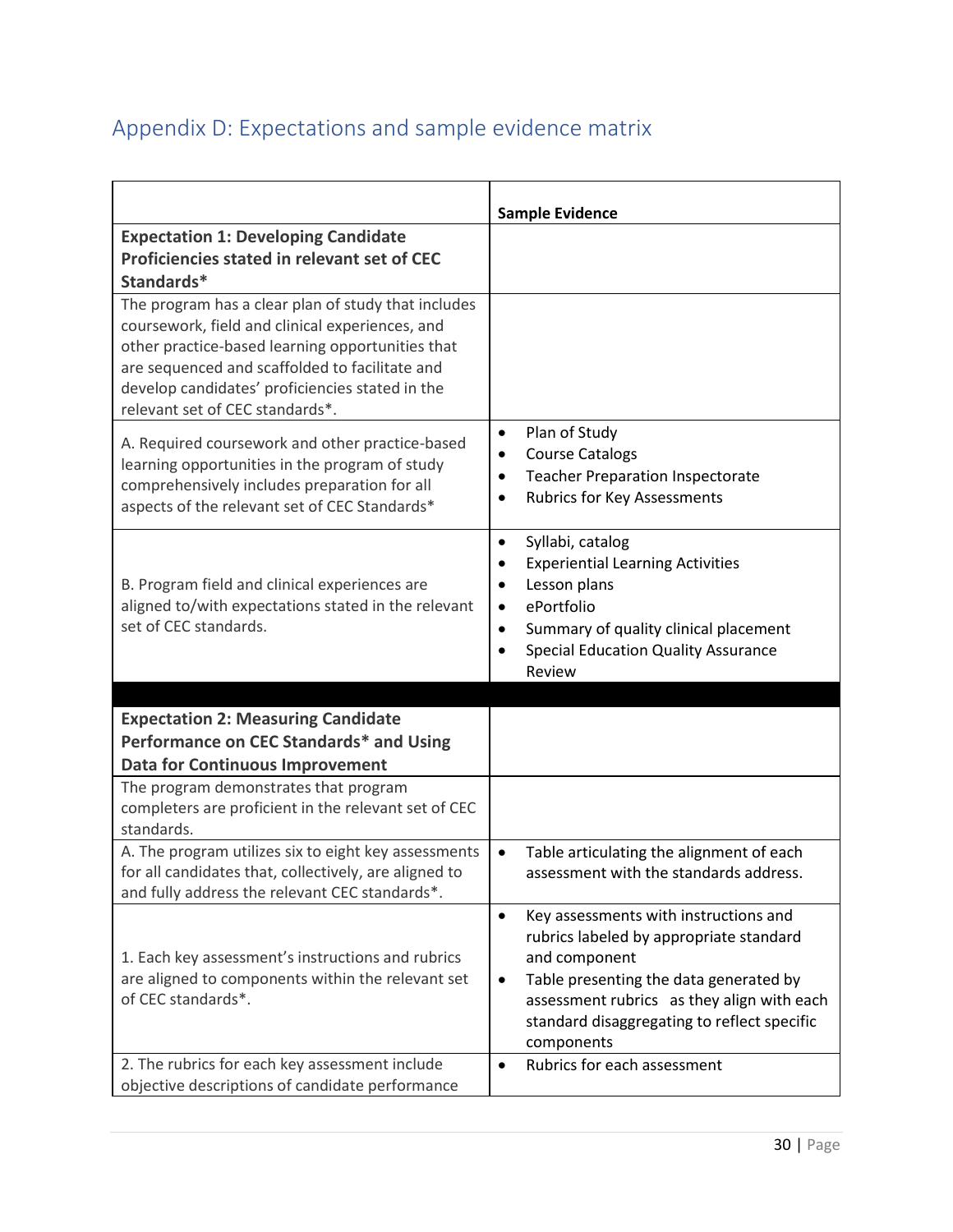| expectations for meeting the relevant CEC<br>standards*.                                                                                                                                                                                        |                                                                                                                                                                                                                                                                                                                                                                                                                                                                               |
|-------------------------------------------------------------------------------------------------------------------------------------------------------------------------------------------------------------------------------------------------|-------------------------------------------------------------------------------------------------------------------------------------------------------------------------------------------------------------------------------------------------------------------------------------------------------------------------------------------------------------------------------------------------------------------------------------------------------------------------------|
| 3. Each key assessment displays consistency<br>between the tasks in the instructions, what is<br>evaluated in the rubric, and the tasks evaluated at<br>each level of performance across the rubric.                                            | Rubrics for each assessment<br>$\bullet$                                                                                                                                                                                                                                                                                                                                                                                                                                      |
| B. The program routinely and reliably collects,<br>analyzes, and stores candidate performance data<br>from the key assessments.                                                                                                                 | Multiple cycles of data tables for each<br>$\bullet$<br>standard with brief narrative regarding<br>conclusions drawn                                                                                                                                                                                                                                                                                                                                                          |
| C. The program provides data from multiple cycles<br>for each key assessment, disaggregated by key<br>component, that measures candidate performance<br>on the relevant CEC standards*.                                                         | Multiple cycles of data tables for each<br>$\bullet$<br>standard                                                                                                                                                                                                                                                                                                                                                                                                              |
| D. Candidate performance on key assessments                                                                                                                                                                                                     | Candidate performance data tables for<br>$\bullet$<br>each standard.                                                                                                                                                                                                                                                                                                                                                                                                          |
| demonstrates that at least 80% of candidates have<br>met each standard on each candidate's best<br>attempt at the assessments.                                                                                                                  | If the data tables show that less than 80%<br>$\bullet$<br>of candidates are proficient on one or more<br>standards, a narrative describing strategies<br>the program is putting in place to address<br>the deficiencies.                                                                                                                                                                                                                                                     |
| E. The program conducts a process at least once<br>each year for reviewing and analyzing candidate<br>performance data, with faculty to improve teaching<br>and learning in relation to the relevant set of CEC<br>standards*.                  | Minutes or summary notes from faculty<br>$\bullet$<br>meetings<br>Narrative describing the process for<br>$\bullet$<br>reviewing and analyzing the data and<br>description of changes faculty are making<br>to teaching and learning based on their<br>analysis of data.<br>Evidence indicating linkage or relationship<br>$\bullet$<br>between data and program improvement<br>efforts<br>Interviews with faculty to discuss the<br>process for reviewing and analyzing data |
| F. The program's analysis of candidate performance<br>data includes disaggregation by candidate<br>characteristics that informs the program's plan for<br>differentiated academic and nonacademic support<br>for the success of all candidates. | Candidate performance data tables for<br>$\bullet$<br>each standard that includes aggregate<br>candidate demographic information for<br>those who meet and do not meet each<br>standard.<br>Remediation process policies<br>Data analysis outlining characteristics and<br>$\bullet$                                                                                                                                                                                          |
|                                                                                                                                                                                                                                                 | trends and how those are addressed                                                                                                                                                                                                                                                                                                                                                                                                                                            |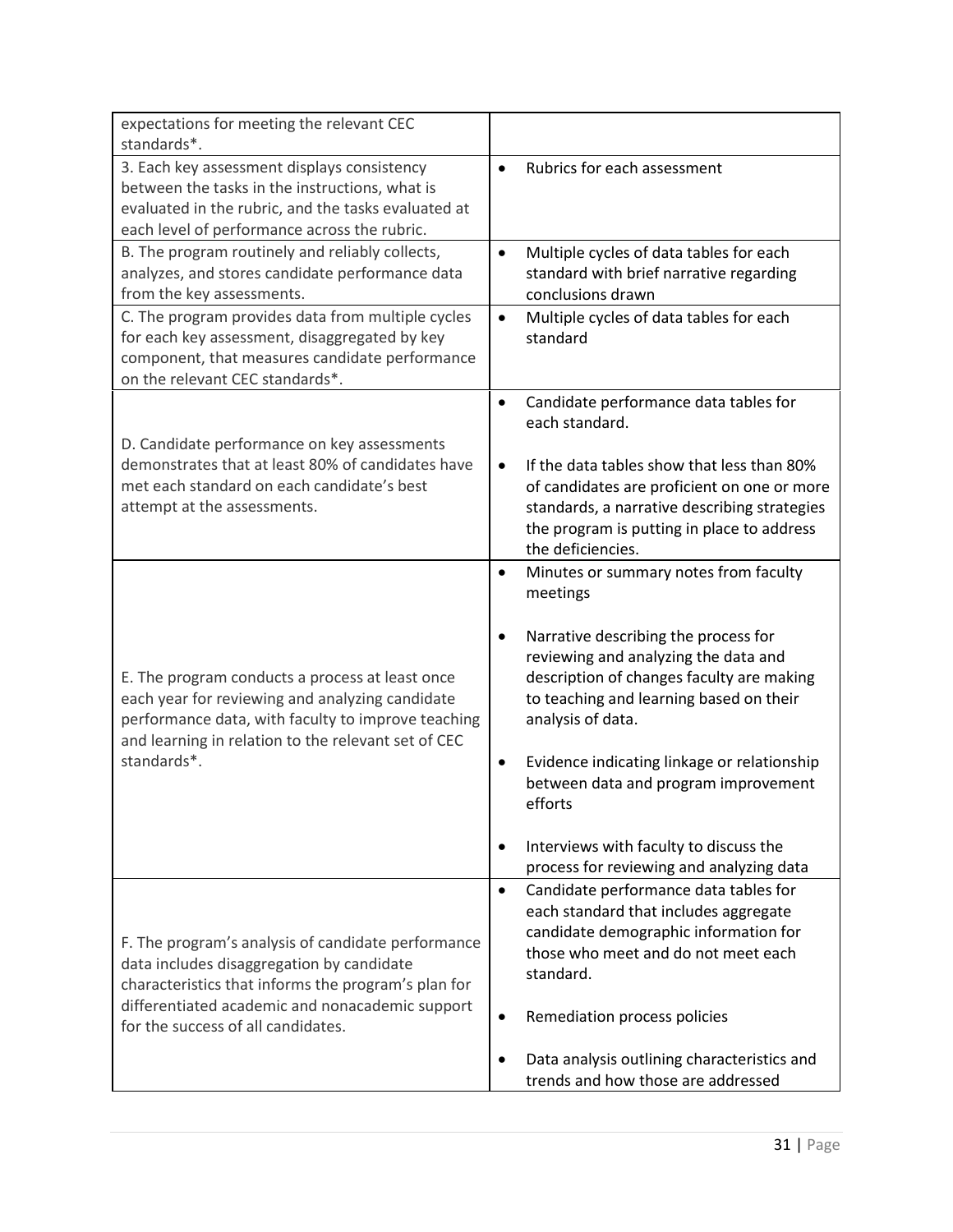|                                                                                                                                                                                                                                                                                                                      | through academic and non-academic<br>supports                                                                                                                                                                                                                                                           |
|----------------------------------------------------------------------------------------------------------------------------------------------------------------------------------------------------------------------------------------------------------------------------------------------------------------------|---------------------------------------------------------------------------------------------------------------------------------------------------------------------------------------------------------------------------------------------------------------------------------------------------------|
| <b>Expectation 3: Assuring Public Accountability</b>                                                                                                                                                                                                                                                                 |                                                                                                                                                                                                                                                                                                         |
| The program is transparent with the public about<br>its effectiveness in preparing special educators,<br>publishing on its website in a place easily accessible<br>to current and prospective candidates and the<br>public:                                                                                          |                                                                                                                                                                                                                                                                                                         |
| A. Program objectives and evidence of meeting<br>these objectives; and                                                                                                                                                                                                                                               | Link and PDF of website - university,<br>$\bullet$<br>school, program - readily available for<br>public view; institutional database (e.g.,<br>office of educational effectiveness).                                                                                                                    |
| B. Effectiveness data including the number of<br>program completers by academic year, rate of<br>completion within program's published timeframe,<br>and other institutionally designed measures that<br>speak to program effectiveness.                                                                             | Link and PDF to website of institution's<br>$\bullet$<br>office of educational effectiveness<br>database that highlights program learning<br>outcome assessments, academic program<br>survey (current/alumni).                                                                                          |
| <b>Expectation 4: Contextual Indicators of</b>                                                                                                                                                                                                                                                                       |                                                                                                                                                                                                                                                                                                         |
| <b>Quality Required for the Self-Study Report</b>                                                                                                                                                                                                                                                                    |                                                                                                                                                                                                                                                                                                         |
| The following indicators of program quality<br>illuminate the evidence the program submits in<br>Expectations 1, 2, and 3. The information provided<br>in this section is not factored into the accreditation<br>decision; it is gathered to support the program's<br>self-study and continuous improvement.         |                                                                                                                                                                                                                                                                                                         |
| <b>Mission and Conceptual Framework</b>                                                                                                                                                                                                                                                                              |                                                                                                                                                                                                                                                                                                         |
| The program demonstrates that its mission<br>statement and conceptual framework reflect and<br>support the institution's and the community's<br>context as well as the program's role in preparing<br>special education professionals.                                                                               | Submission of mission statement,<br>$\bullet$<br>conceptual framework and description of<br>program's role in preparing special<br>education professionals.<br>Response to specific questions posed in the<br>program report template                                                                   |
| B. The program provides evidence that its mission<br>statement and conceptual framework includes<br>stakeholder perspectives, are regularly evaluated,<br>and reflect a commitment to diversity, equity,<br>inclusion, and to preparing special education<br>professionals who can meet the needs of every<br>child. | Narrative explaining how the program<br>٠<br>mission statement and conceptual<br>framework includes stakeholder<br>perspective and are regularly evaluated.<br>Minutes or summary notes from advisory<br>$\bullet$<br>committee meetings, meetings with<br>students, faculty, etc. In which the mission |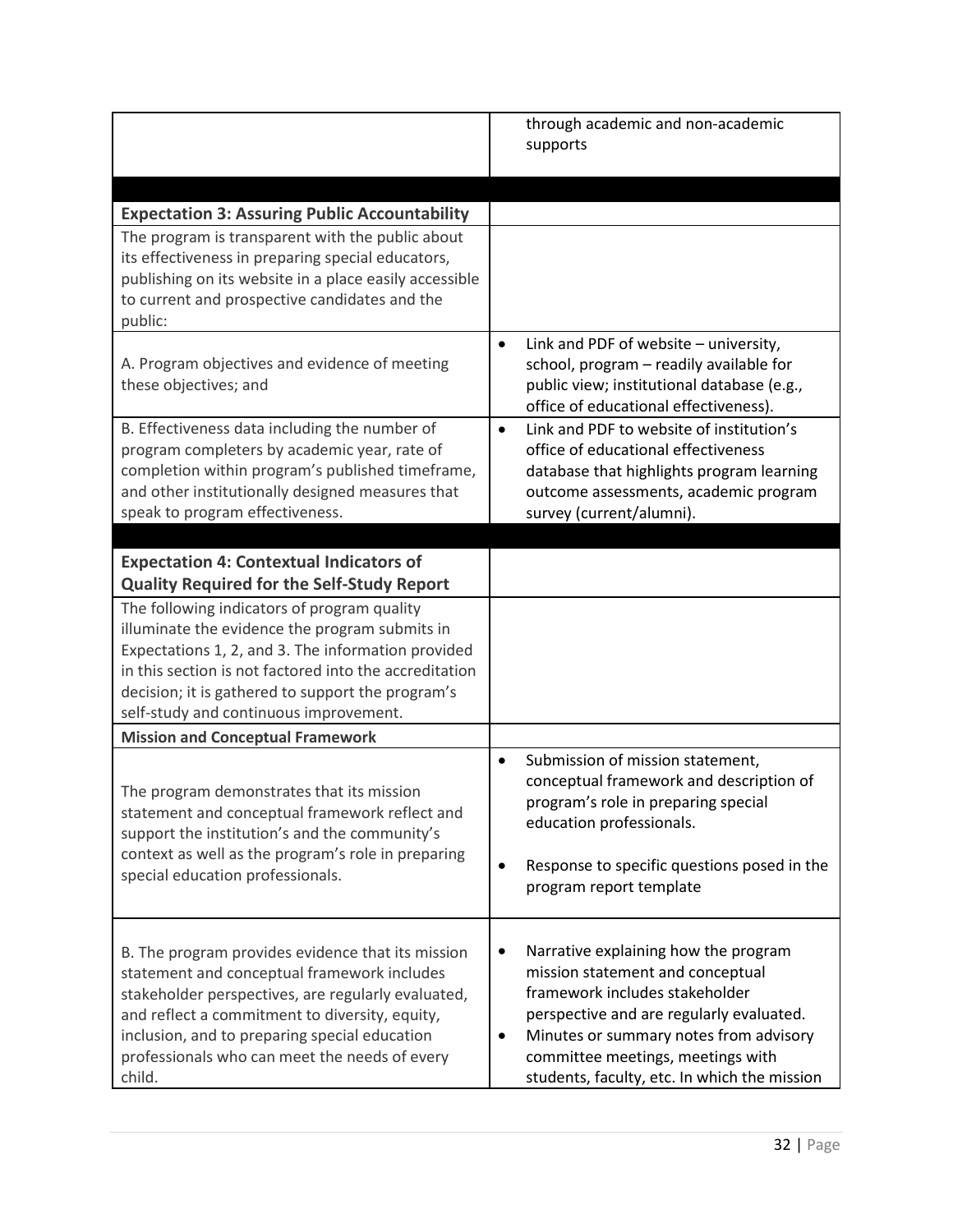|                                                                                                                                                                                                                           | statement and conceptual framework are<br>reviewed and/or discussed<br>Evidence of a commitment to diversity,<br>equity, and inclusion                                                                                                                                                                                                                                       |
|---------------------------------------------------------------------------------------------------------------------------------------------------------------------------------------------------------------------------|------------------------------------------------------------------------------------------------------------------------------------------------------------------------------------------------------------------------------------------------------------------------------------------------------------------------------------------------------------------------------|
| <b>Leadership and Faculty</b>                                                                                                                                                                                             |                                                                                                                                                                                                                                                                                                                                                                              |
| C. The program chair or lead administrator has<br>authority and responsibility for the development<br>and administration of the program and<br>has sufficient time and resources to fulfill the role<br>responsibilities. | <b>Narrative Summary</b><br>$\bullet$<br>Program Organizational Chart<br>$\bullet$<br>Background and academic credentials of<br>$\bullet$<br>the chair or lead administrator                                                                                                                                                                                                 |
| D. Faculty qualifications and composition supports<br>the ability of the program to effectively prepare<br>candidates in the relevant CEC standards*.                                                                     | Faculty information chart within program<br>$\bullet$<br>report                                                                                                                                                                                                                                                                                                              |
| <b>Resources and Student Support</b>                                                                                                                                                                                      |                                                                                                                                                                                                                                                                                                                                                                              |
| E. Candidates have equitable access to academic<br>and non-academic supports and resources<br>designed around the needs and characteristics of<br>the candidate population.                                               | Narrative summary detailing available<br>$\bullet$<br>student supports and resources for all<br>candidates at all program sites<br>Links to online resources<br>$\bullet$<br>Include photos of physical space resources<br>$\bullet$<br>for all sites                                                                                                                        |
| F. The program routinely reviews the performance<br>of candidates and advises candidates regarding<br>their progress and potential in the program.                                                                        | Narrative, instructions, policies for how the<br>$\bullet$<br>program reviews candidate progress<br>Policies of progression related<br>$\bullet$<br>requirements<br>Program milestones with associated<br>$\bullet$<br>actions/consequences (e.g., candidate<br>moves to field experience, candidate<br>moves to student teaching, candidate is<br>counseled out of program) |

\*All candidate data should be deidentified and include the three most recent assessment cycles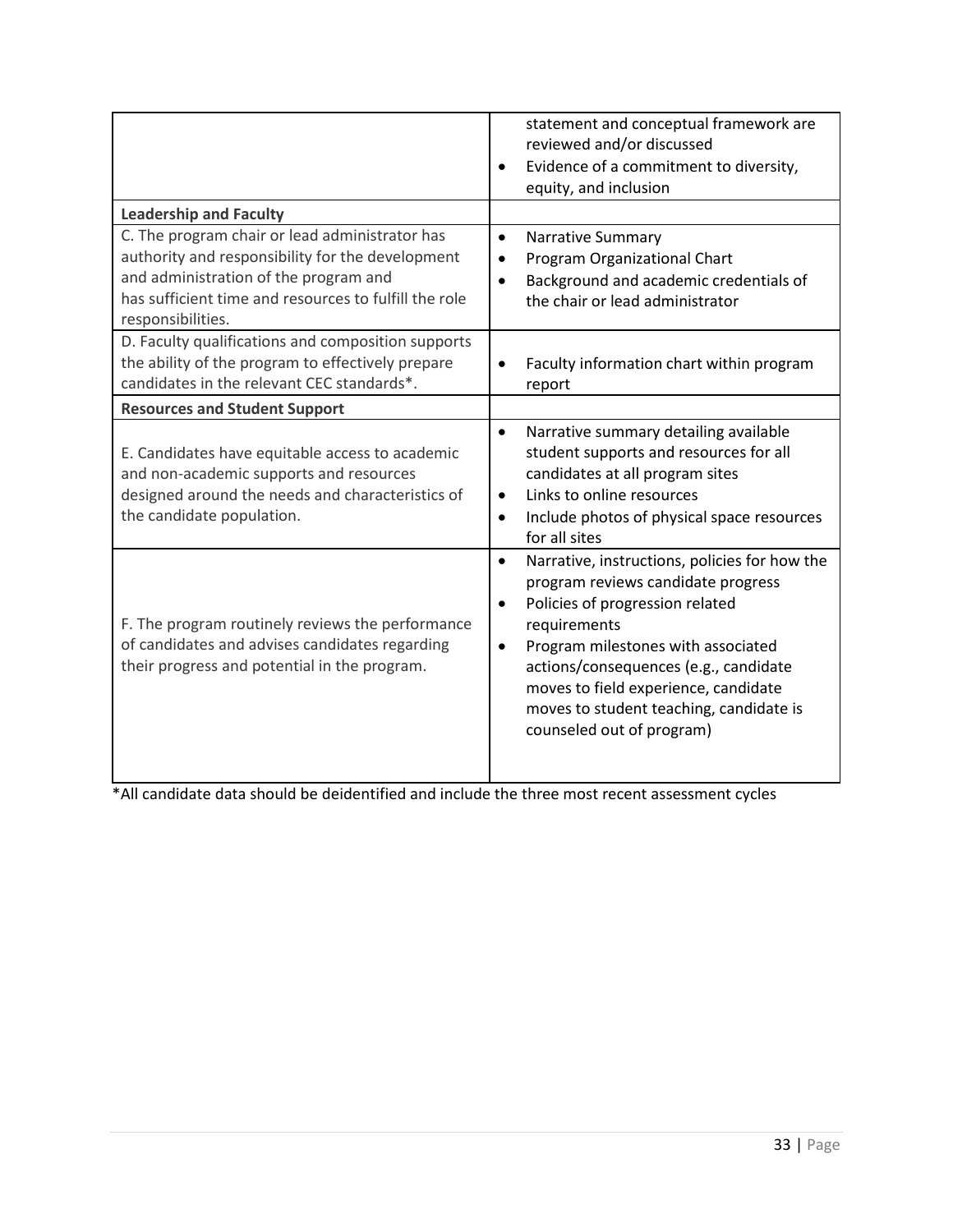# <span id="page-33-0"></span>Appendix E: Memorandum of Understanding

# **Memorandum of Understanding Between the CEC Program Accreditation Commission and the CEC Board of Directors**

This document constitutes a formal agreement between the Council for Exceptional Children (CEC) Board of Directors (Board) and the CEC Accreditation Commission (Commission) regarding the review and accreditation of special educator preparation programs.

### Statement of Purpose

This Memorandum of Understanding acknowledges the critical role of CEC Special Educator Preparation Accreditation in advancing the effective preparation of special educators. This agreement also serves to delineate the commitments, roles, and responsibilities of the CEC Accreditation Commission ("Commission"), the body that oversees the CEC Special Educator Preparation Accreditation system, and the CEC Board of Directors with regard to accreditation policies, processes, and decision-making.

The Commission's purpose is to oversee and guide CEC's Special Educator Preparation Accreditation functions under the authority of the CEC Board of Directors. The Commission maintains independence from the CEC Board for decision making related to accreditation through this memorandum of understanding. Neither the CEC Board nor the Board's members shall be involved in program accreditation reviews or accreditation decision-making.

### **Principles**

The Commission and the Board agree to the following principles:

1. CEC is the organization for special education professionals. The infrastructure to support the professional activities and needs of its members resides within CEC.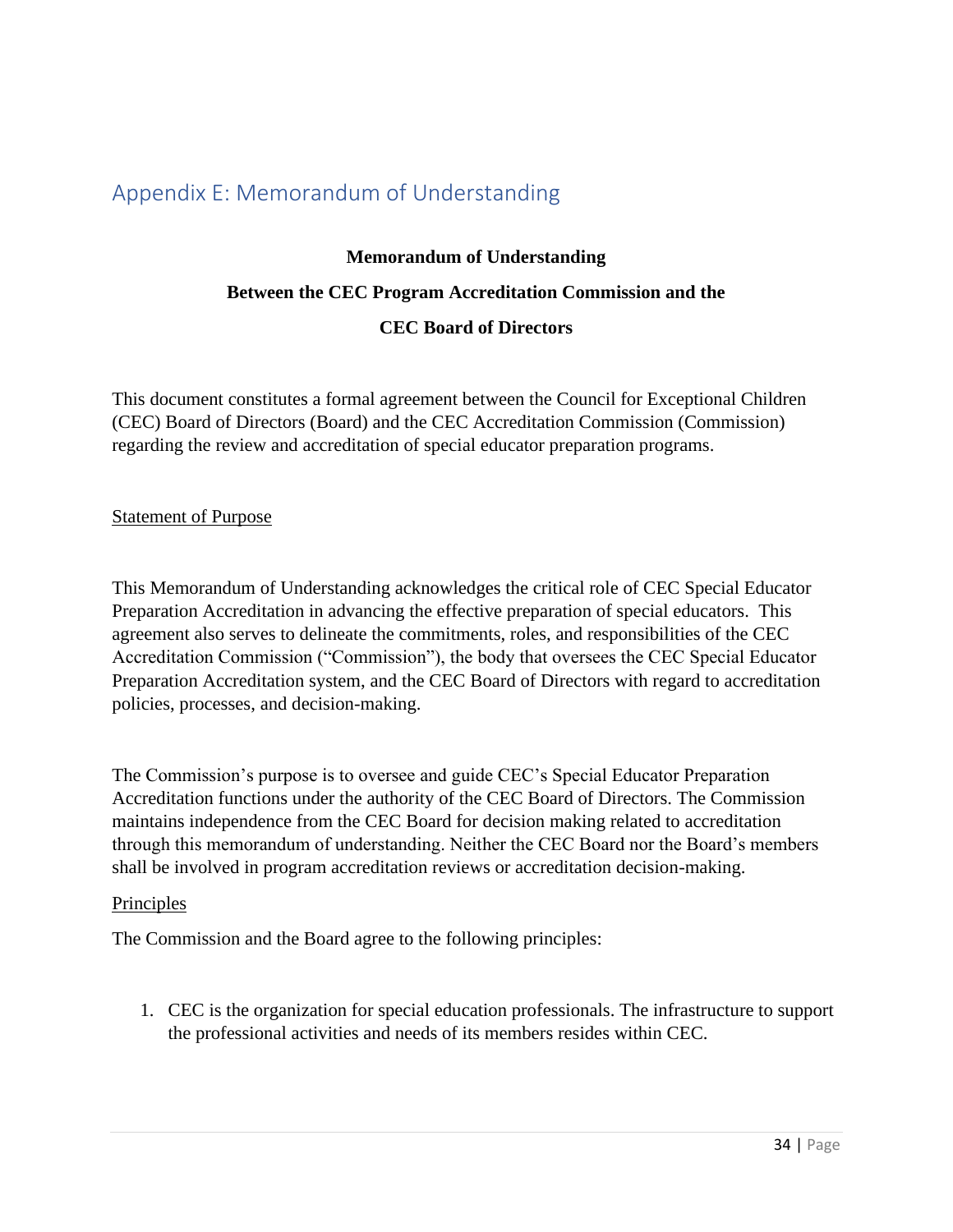- 2. The Board recognizes that the Commission serves the needs of the profession by ensuring that special educator preparation programs are qualified to prepare professionals for education careers working with individuals with exceptionalities.
- 3. The Board and the Commission acknowledge that the Commission maintains clearly described and published operational separation from any parent or sponsoring organizations, including independence with respect to accreditation requirements, policies and procedures, in the conduct of all accreditation reviews, functions, operations, and all accreditation actions.
- 4. The CEC Board and Commission will respect the confidentiality of all accreditation activities and program decisions of the Commission.
- 5. The Commission will ensure all policies, procedures, and processes are in alignment with the Council for Higher Education Administration (CHEA) Guidelines.

# Policy, Procedural Authority, and Responsibilities

The Board and the Commission agree to the following:

- 1. The primary functions of the Commission are to (a) establish and implement policies and procedures for accreditation; (b) set accreditation requirements that align with but are not limited to CEC's Professional Practice-Based Special Educator Preparation Standards; (c) develop and maintain a system for accreditation reviews; and (d) make accreditation decisions.
- 2. The Board is responsible for maintaining CEC's Professional Practice-Based Special Education Preparation Standards, informed by data and feedback from the Commission.
- 3. The Board and Executive Director, in concert with the Commission, will ensure that accreditation policies and practices do not violate other policies of the association, and do not expose CEC to undue liabilities. CEC will ensure that the Commission and Commissioners will be insured in the event of legal disputes.